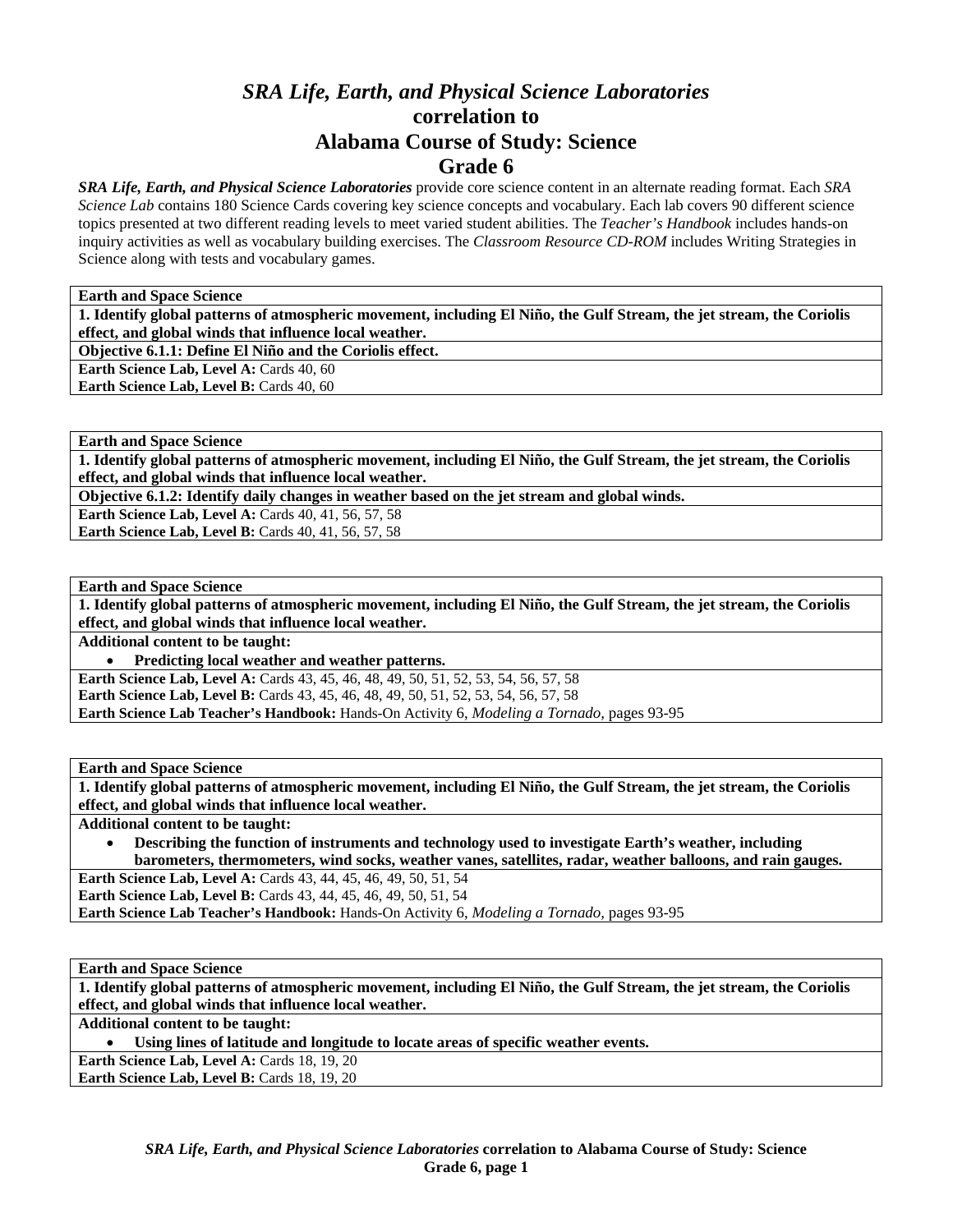**Earth and Space Science** 

**1. Identify global patterns of atmospheric movement, including El Niño, the Gulf Stream, the jet stream, the Coriolis effect, and global winds that influence local weather.** 

**Additional content to be taught:** 

• **Interpreting weather data through observations collected over time.** 

**Earth Science Lab, Level A: Cards 43, 44, 45, 46, 47, 48, 49, 50, 51, 56, 57, 58** 

**Earth Science Lab, Level B:** Cards 43, 44, 45, 46, 47, 48, 49, 50, 51, 56, 57, 58

**Earth and Space Science** 

**2. Describe factors that cause changes to Earth's surface over time.** 

**Objective 6.2.1: Identify how natural disasters, including earthquakes and hurricanes, can affect the surface of Earth. Earth Science Lab, Level A:** Cards 15, 16, 17, 52, 53, 54

**Earth Science Lab, Level B:** Cards 15, 16, 17, 52, 53, 54

**Earth Science Lab Teacher's Handbook:** Hands-On Activity 6, *Modeling a Tornado,* pages 93-95

**Earth and Space Science** 

**2. Describe factors that cause changes to Earth's surface over time.** 

**Objective: 6.2.2: Describe how living organisms, including man, animals, and plants, can change the surface of Earth. Life Science Lab, Level A:** Cards 13, 76, 84, 85, 87, 88, 89, 90

Life Science Lab, Level B: Cards 13, 76, 84, 85, 87, 88, 89, 90

**Earth Science Lab, Level A:** Cards 29, 42, 59, 61, 85, 86 **Earth Science Lab, Level B:** Cards 29, 42, 59, 61, 85, 86

**Earth and Space Science** 

**2. Describe factors that cause changes to Earth's surface over time.** 

**Additional content to be taught:** 

• **Comparing constructive and destructive natural processes and their effects on land formations.** 

**Earth Science Lab, Level A:** Cards 10, 11, 12, 13, 14, 15, 16, 17, 22, 24, 25, 26, 27, 28 Earth Science Lab, Level B: Cards 10, 11, 12, 13, 14, 15, 16, 17, 22, 24, 25, 26, 27, 28

**Earth Science Lab Teacher's Handbook:** Hands-On Activity 2, *Plate Boundaries in Action,* pages 77-79

**Earth and Space Science** 

**2. Describe factors that cause changes to Earth's surface over time.** 

**Additional content to be taught:** 

• **Distinguishing rock strata by geologic composition.** 

**Earth Science Lab, Level A: Cards 6, 7, 8, 9, 14 Earth Science Lab, Level B:** Cards 6, 7, 8, 9, 14

## **Earth and Space Science**

**3. Describe water and carbon biogeochemical cycles and their effects on Earth.** 

**Objective 6.3.1: Define biogeochemical cycles.** 

Life Science Lab, Level A: Cards 78, 79

Life Science Lab, Level B: Cards 78, 79

**Earth Science Lab, Level A: Card 47 Earth Science Lab, Level B: Card 47**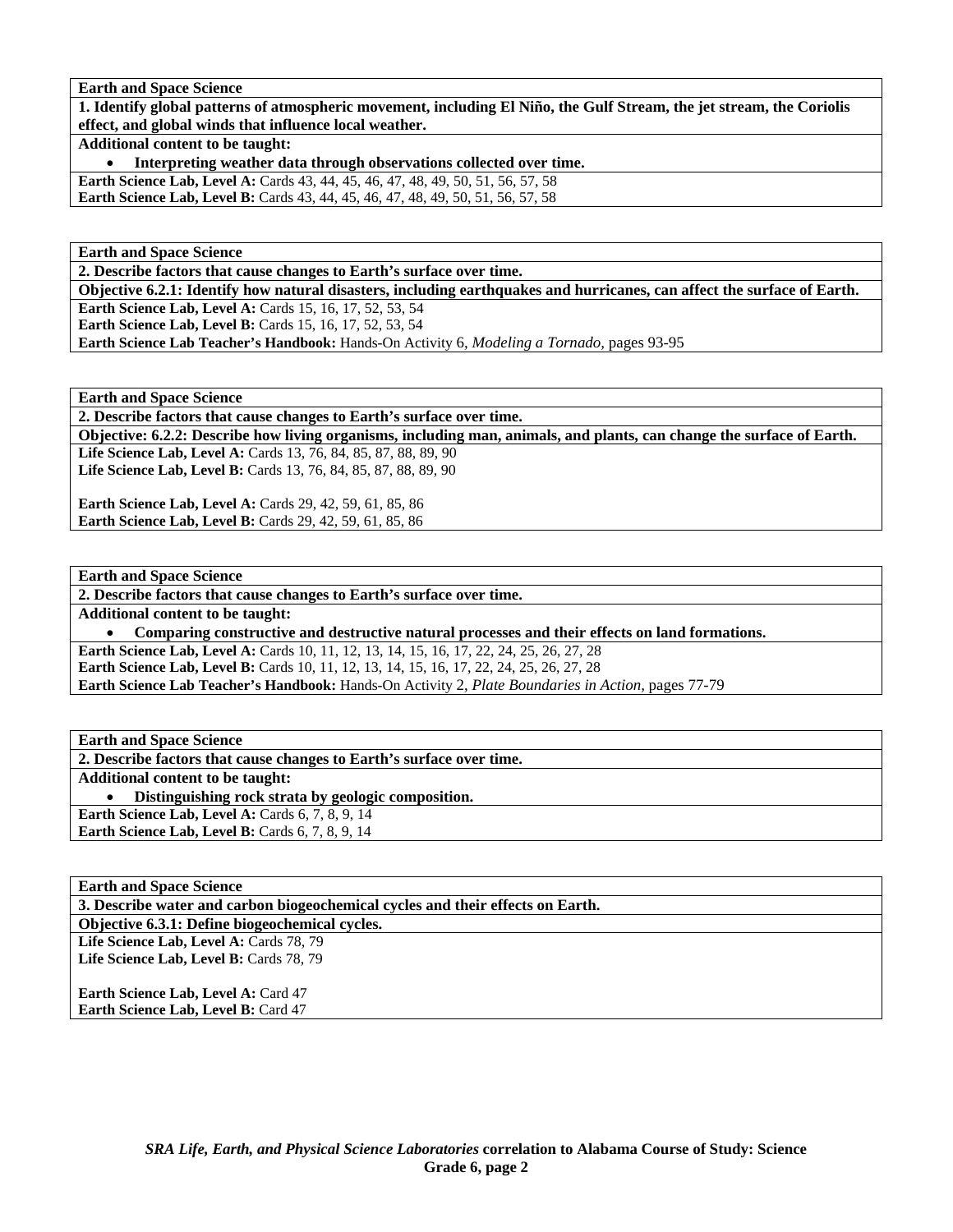**Earth and Space Science 3. Describe water and carbon biogeochemical cycles and their effects on Earth. Objective 6.3.2: List the steps of the water cycle. Earth Science Lab, Level A: Card 47 Earth Science Lab, Level B: Card 47** 

**Earth and Space Science 3. Describe water and carbon biogeochemical cycles and their effects on Earth. Objective 6.3.3: List the steps of the carbon cycle.**  Life Science Lab, Level A: Card 78 Life Science Lab, Level B: Card 78

**Earth and Space Science 4. Explain the plate tectonic theory. Objective 6.4.1: Define plate tectonics. Earth Science Lab, Level A: Cards 10, 11, 12, 13, 14, 15, 16, 17 Earth Science Lab, Level B:** Cards 10, 11, 12, 13, 14, 15, 16, 17 **Earth Science Lab Teacher's Handbook:** Hands-On Activity 2, *Plate Boundaries in Action,* pages 77-79

**Earth and Space Science** 

**4. Explain the plate tectonic theory.** 

**Objective 6.4.2: Identify land and water features on Earth created by tectonic activity.** 

**Earth Science Lab, Level A: Cards 12, 13, 14, 17, 21, 88** 

**Earth Science Lab, Level B:** Cards 12, 13, 14, 17, 21, 88

**Earth Science Lab Teacher's Handbook:** Hands-On Activity 2, *Plate Boundaries in Action,* pages 77-79

**Earth and Space Science 4. Explain the plate tectonic theory. Additional content to be taught:**  • **Describing types of volcanoes and faults. Earth Science Lab, Level A: Cards 13, 14, 17, 88 Earth Science Lab, Level B: Cards 13, 14, 17, 88 Earth Science Lab Teacher's Handbook:** Hands-On Activity 2, *Plate Boundaries in Action,* pages 77-79

| <b>Earth and Space Science</b>                         |
|--------------------------------------------------------|
| 4. Explain the plate tectonic theory.                  |
| <b>Additional content to be taught:</b>                |
| Determining energy release through seismographic data. |
| <b>Earth Science Lab, Level A: Cards 15, 16, 17</b>    |
| <b>Earth Science Lab, Level B:</b> Cards 15, 16, 17    |

**Earth and Space Science** 

**5. Describe layers of oceanic hydrosphere, including the pelagic zone, benthic zone, abyssal zone, and intertidal zone. Objective 6.5.1: Define hydrosphere, pelagic zone, benthic zone, abyssal zone, and intertidal zone. Earth Science Lab, Level A: Cards 82, 87, 89, 90 Earth Science Lab, Level B: Cards 82, 87, 89, 90**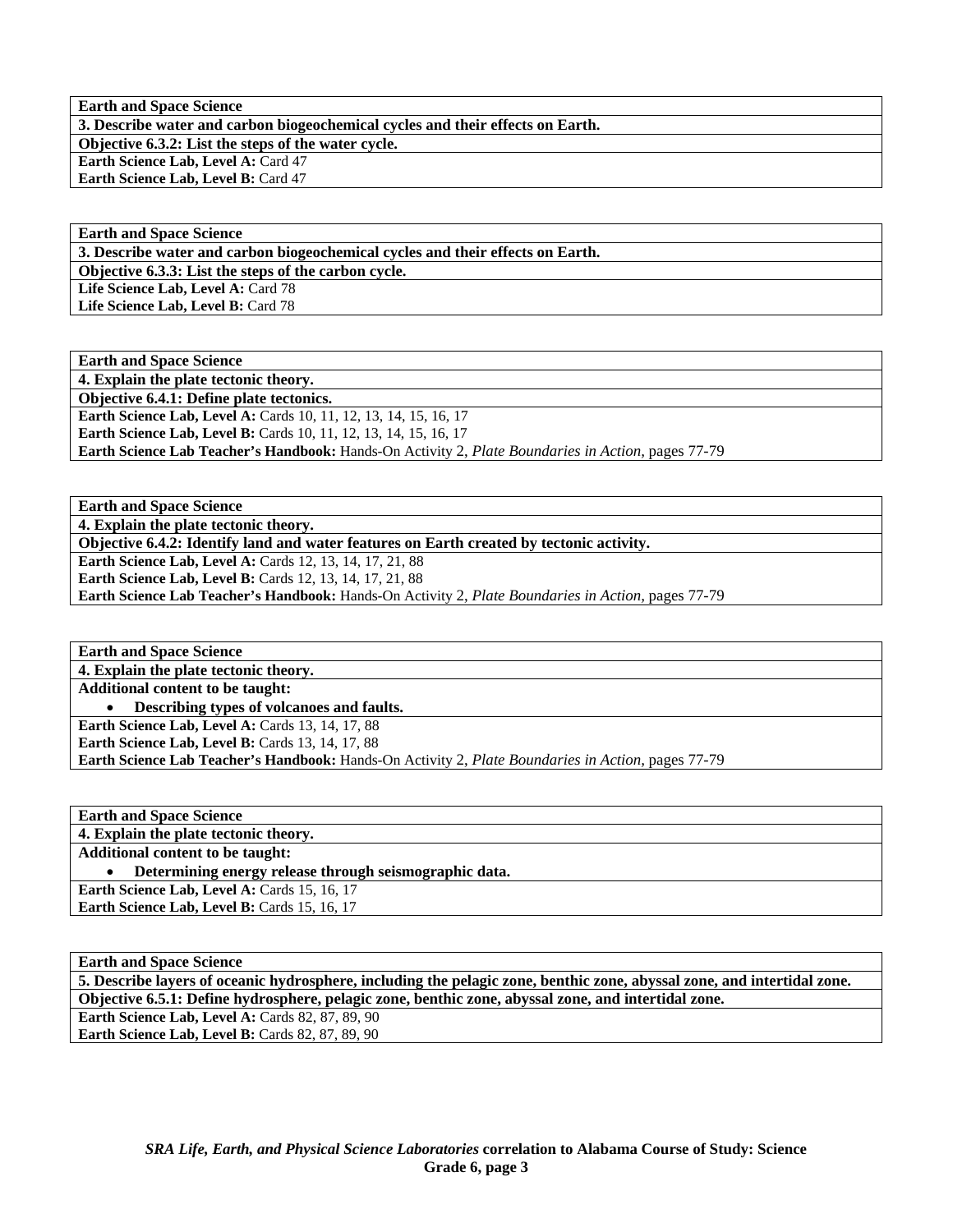**Earth and Space Science** 

**5. Describe layers of oceanic hydrosphere, including the pelagic zone, benthic zone, abyssal zone, and intertidal zone. Objective 6.5.2: List characteristics of various bodies of saltwater and freshwater.** 

**Earth Science Lab, Level A: Cards 82, 83, 84, 87, 90** 

**Earth Science Lab, Level B: Cards 82, 83, 84, 87, 90** 

**Earth Science Lab Teacher's Handbook:** Hands-On Activity 8, *Temperature, Salinity, and Water Density,* pages 101-103

**Earth and Space Science** 

**5. Describe layers of oceanic hydrosphere, including the pelagic zone, benthic zone, abyssal zone, and intertidal zone.** 

**Objective 6.5.3: Identify the layers of the oceanic hydrosphere.** 

**Earth Science Lab, Level A: Card 89 Earth Science Lab, Level B:** Card 89

**Earth and Space Science** 

**6. Describe regions of the oceanic lithosphere, including the continental shelf, continental slope, and abyssal plain. Objective 6.6.1: Define oceanic lithosphere, continental slope, and abyssal plain.** 

**Earth Science Lab, Level A: Card 88** 

**Earth Science Lab, Level B:** Card 88

**Earth and Space Science** 

**6. Describe regions of the oceanic lithosphere, including the continental shelf, continental slope, and abyssal plain. Objective 6.6.2: Label a diagram of the regions of the oceanic lithosphere.** 

**Earth Science Lab, Level A: Card 88** 

**Earth Science Lab, Level B:** Card 88

**Earth and Space Science 7. Describe Earth's biomes. Objective 6.7.1: Define biome and climate.**  Life Science Lab, Level A: Cards 81, 82 Life Science Lab, Level B: Cards 81, 82 **Earth Science Lab, Level A: Cards 55, 58, 60** Earth Science Lab, Level B: Cards 55, 58, 60

**Earth and Space Science 7. Describe Earth's biomes. Objective 6.7.2: Identify various types of biomes.**  Life Science Lab, Level A: Cards 81, 82 Life Science Lab, Level B: Cards 81, 82 **Earth Science Lab, Level A: Card 89** 

**Earth Science Lab, Level B:** Card 89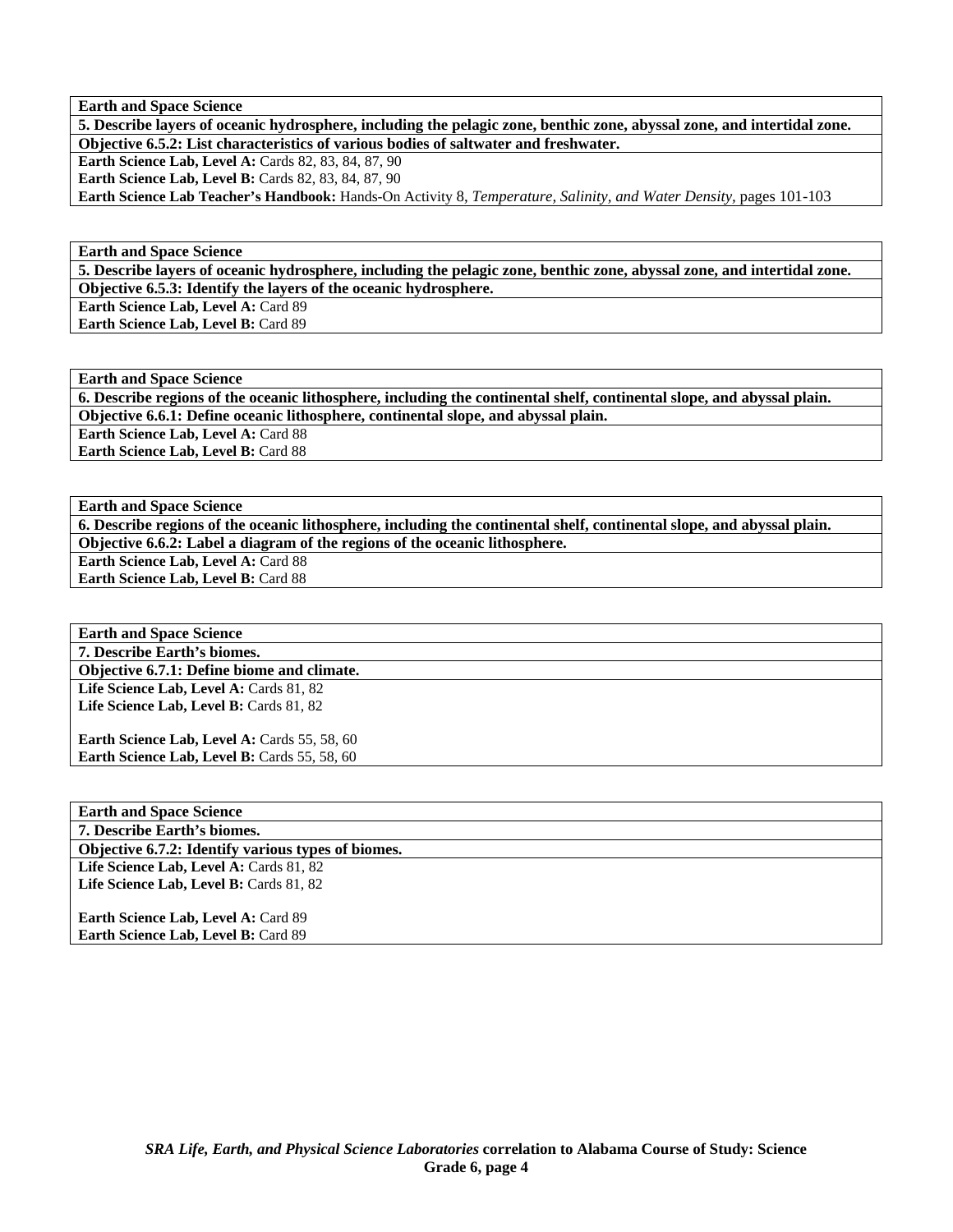**Earth and Space Science 7. Describe Earth's biomes. Objective 6.7.3: Describe characteristics of one of Earth's biomes, including climate, location, plants, animals, and soil type.**  Life Science Lab, Level A: Cards 81, 82 Life Science Lab, Level B: Cards 81, 82 **Earth Science Lab, Level A: Cards 58, 89** Earth Science Lab, Level B: Cards 58, 89

**Earth and Space Science** 

**7. Describe Earth's biomes.** 

**Additional content to be taught:** 

• **Identifying geographic factors that cause diversity in flora and fauna, including elevation, location, and climate.** 

Life Science Lab, Level A: Cards 81, 82, 86 Life Science Lab, Level B: Cards 81, 82, 86

**Earth Science Lab, Level A:** Cards 56, 57, 58, 89, 90 **Earth Science Lab, Level B: Cards 56, 57, 58, 89, 90** 

**Earth and Space Science** 

**8. Describe how Earth's rotation, Earth's axial tilt, and distance from the equator cause variations in the heating and cooling of various locations on Earth.** 

**Objective: 6.8.1: Define rotation, axial tilt, revolution, and equator.** 

**Earth Science Lab, Level A: Card 62** 

**Earth Science Lab, Level B: Card 62** 

**Earth and Space Science** 

**8. Describe how Earth's rotation, Earth's axial tilt, and distance from the equator cause variations in the heating and cooling of various locations on Earth.** 

**Objective: 6.8.2: Relate the variations in heating and cooling on Earth to seasonal changes.** 

**Earth Science Lab, Level A: Card 62** 

**Earth Science Lab, Level B:** Card 62

**Earth and Space Science 9. Identify the moon's phases. Objective 6.9.1: Illustrate the phases of the moon during the course of a lunar cycle. Earth Science Lab, Level A: Card 64 Earth Science Lab, Level B:** Card 64

**Earth and Space Science 9. Identify the moon's phases. Objective 6.9.2: Describe the positions of Earth, the moon, and the sun during the course of a day or lunar cycle. Earth Science Lab, Level A: Cards 62, 64** Earth Science Lab, Level B: Cards 62, 64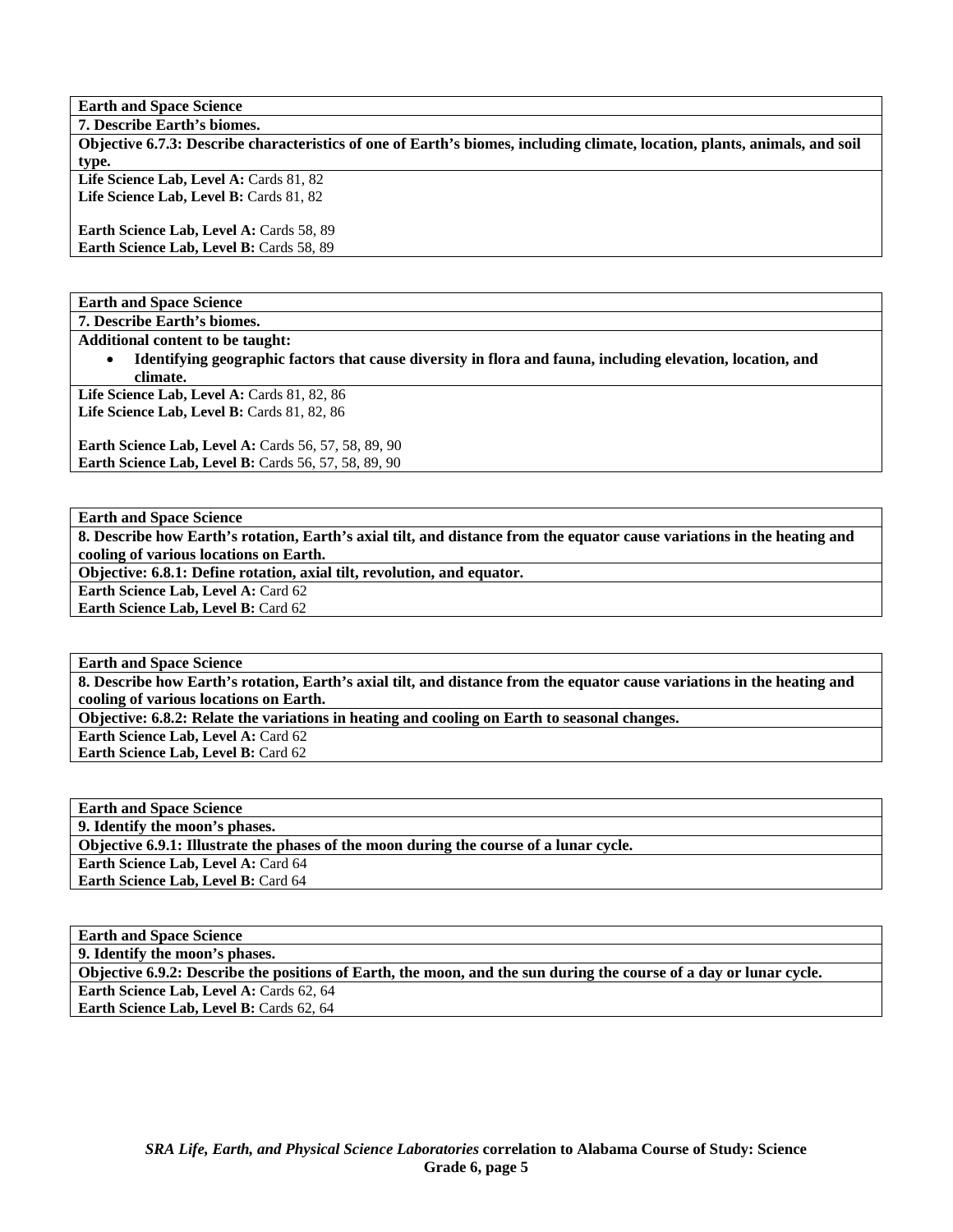**Earth and Space Science 9. Identify the moon's phases. Additional content to be taught:** 

• **Describing lunar and solar eclipses.** 

**Earth Science Lab, Level A: Card 65** 

**Earth Science Lab, Level B:** Card 65

**Earth and Space Science** 

**9. Identify the moon's phases.** 

**Additional content to be taught:** 

• **Relating effects of the moon's position on oceanic tides.** 

**Earth Science Lab, Level A: Card 66 Earth Science Lab, Level B:** Card 66

**Earth and Space Science** 

**10. Describe components of the universe and their relationships to each other, including stars, planets, and their moons, solar systems, and galaxies.** 

**Objective 6.10.1: Identify characteristics of the major components of the universe,** 

**Earth Science Lab, Level A: Cards 67, 68, 69, 70, 71, 72, 73, 75, 77, 78 Earth Science Lab, Level B:** Cards 67, 68, 69, 70, 71, 72, 73, 75, 77, 78 **Earth Science Lab Teacher's Handbook:** Hands-On Activity 7, *Sizes in the Solar System,* pages 97-99

**Earth and Space Science** 

**10. Describe components of the universe and their relationships to each other, including stars, planets, and their moons, solar systems, and galaxies.** 

**Objective 6.10.2: Sequence the planets in order according to distance from the sun.** 

**Earth Science Lab, Level A: Cards 68, 69, 70, 71, 72, 73** 

**Earth Science Lab, Level B:** Cards 68, 69, 70, 71, 72, 73

**Earth Science Lab Teacher's Handbook:** Hands-On Activity 7, *Sizes in the Solar System,* pages 97-99

**Earth and Space Science** 

**10. Describe components of the universe and their relationships to each other, including stars, planets, and their moons, solar systems, and galaxies.** 

**Objective 6.10.3: Identify the moon's influence on Earth.** 

Earth Science Lab, Level A: Cards 63, 64, 65, 66

**Earth Science Lab, Level B: Cards 63, 64, 65, 66** 

**Earth and Space Science** 

**10. Describe components of the universe and their relationships to each other, including stars, planets, and their moons, solar systems, and galaxies.** 

**Additional content to be taught:** 

• **Identifying the impact of space exploration on innovations in technology.** 

**Earth Science Lab, Level A: Cards 79, 80, 81** 

Earth Science Lab, Level B: Cards 79, 80, 81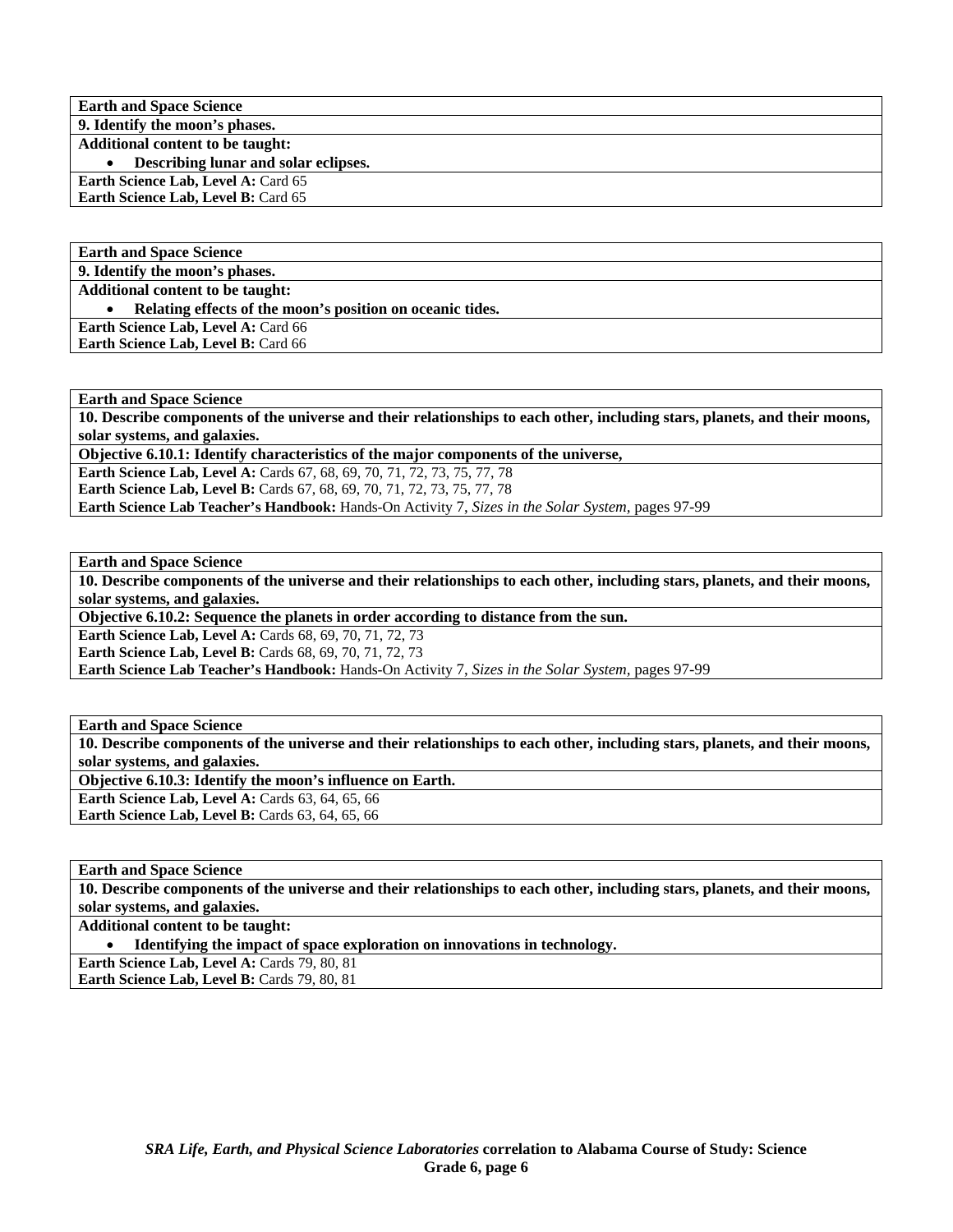**Earth and Space Science 10. Describe components of the universe and their relationships to each other, including stars, planets, and their moons, solar systems, and galaxies. Additional content to be taught:** 

• **Mapping seasonal changes in locations of constellations in the night sky.** 

**Earth Science Lab, Level A: Card 75 Earth Science Lab, Level B: Card 75** 

**Earth and Space Science** 

**10. Describe components of the universe and their relationships to each other, including stars, planets, and their moons, solar systems, and galaxies.** 

**Additional content to be taught:** 

• **Describing the life cycle of a star.** 

**Earth Science Lab, Level A: Cards 75, 76** Earth Science Lab, Level B: Cards 75, 76

**Earth and Space Science** 

**11. Describe units used to measure distance in space, including astronomical units and light years.** 

**Objective 6.11.1: Define astronomical unit and light year.** 

**Earth Science Lab, Level A: Card 74 Earth Science Lab, Level B: Card 74** 

**Earth and Space Science** 

**11. Describe units used to measure distance in space, including astronomical units and light years.** 

**Objective 6.11.2: Compare distances from the sun to planets in our solar system.** 

**Earth Science Lab, Level A: Cards 68, 69, 70, 71, 72, 73, 74** 

**Earth Science Lab, Level B:** Cards 68, 69, 70, 71, 72, 73, 74

**Earth Science Lab Teacher's Handbook:** Hands-On Activity 7, *Sizes in the Solar System,* pages 97-99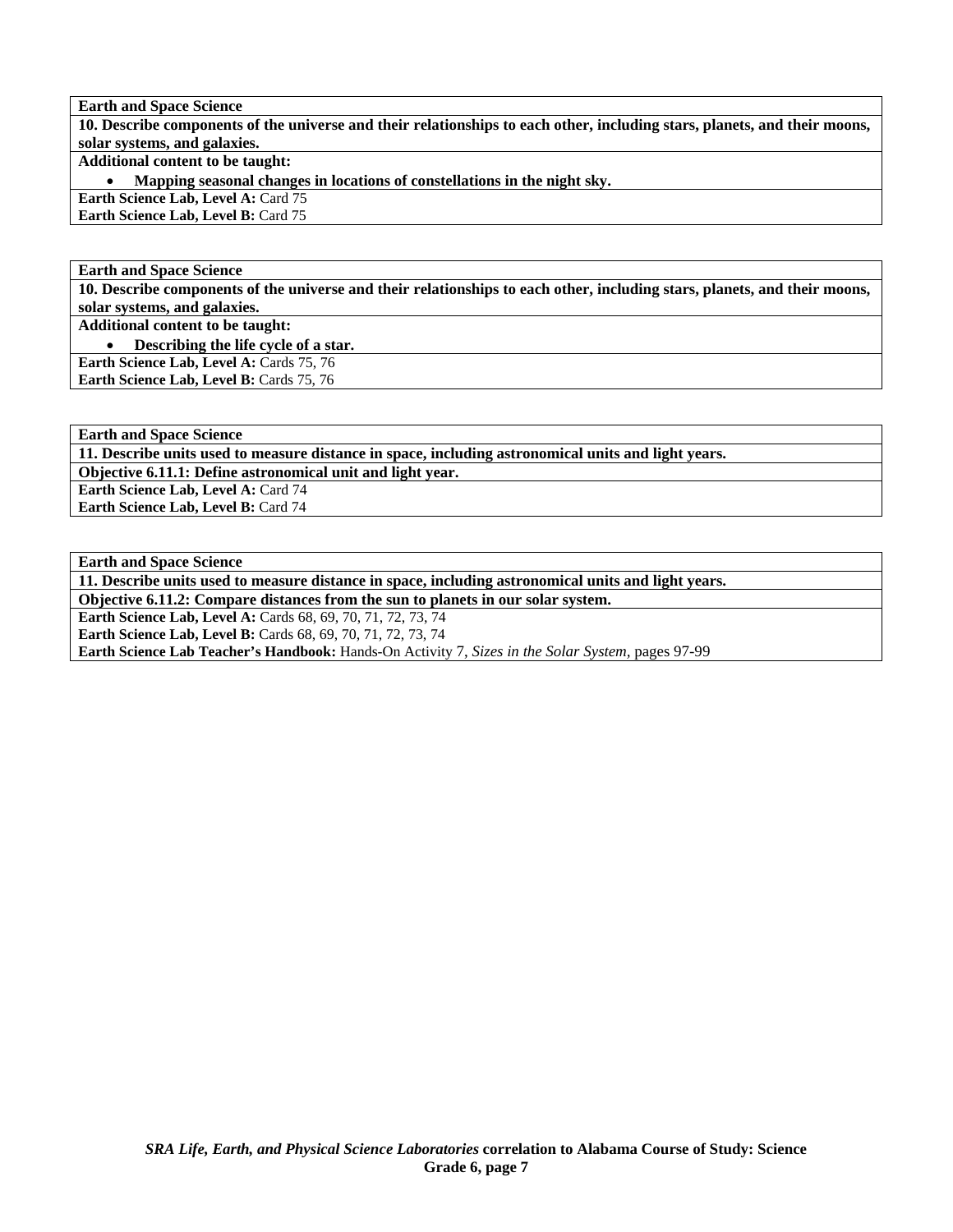# *SRA Life, Earth, and Physical Science Laboratories*  **correlation to Alabama Course of Study: Science Grade 7**

*SRA Life, Earth, and Physical Science Laboratories* provide core science content in an alternate reading format. Each *SRA Science Lab* contains 180 Science Cards covering key science concepts and vocabulary. Each lab covers 90 different science topics presented at two different reading levels to meet varied student abilities. The *Teacher's Handbook* includes hands-on inquiry activities as well as vocabulary building exercises. The *Classroom Resource CD-ROM* includes Writing Strategies in Science along with tests and vocabulary games.

**Life Science** 

**1. Describe characteristics common to living things, including growth and development, reproduction, cellular organization, use of energy, exchange of gases, and response to the environment.** 

**Objective 7.1.1: Identify common parts of plant and animal cells, including nucleus, cytoplasm, and cell membrane.** 

Life Science Lab, Level A: Cards 6, 7, 8

Life Science Lab, Level B: Cards 6, 7, 8

**Life Science Lab Teacher's Handbook:** Hands-On Activity 1, *Examining Cells,* pages 77-79

**Life Science** 

**1. Describe characteristics common to living things, including growth and development, reproduction, cellular organization, use of energy, exchange of gases, and response to the environment.** 

**Objective 7.1.2: Identify how cell division helps living things grow.** 

Life Science Lab, Level A: Card 10 Life Science Lab, Level B: Card 10

**Life Science** 

**1. Describe characteristics common to living things, including growth and development, reproduction, cellular organization, use of energy, exchange of gases, and response to the environment.** 

**Objective 7.1.3: Explain conditions essential for growth and development of living things.** 

Life Science Lab, Level A: Cards 1, 4, 9, 17, 45, 46, 84, 86, 87, 88, 89, 90

Life Science Lab, Level B: Cards 1, 4, 9, 17, 45, 46, 84, 86, 87, 88, 89, 90

**Life Science Lab Teacher's Handbook:** Hands-On Activity 7, *The Effects of Acid Rain,* pages 101-103

**Life Science** 

**1. Describe characteristics common to living things, including growth and development, reproduction, cellular organization, use of energy, exchange of gases, and response to the environment.** 

**Addition content to be taught:** 

• **Identifying homeostasis as the process by which an organism responds to its internal or external environment.** 

Life Science Lab, Level A: Cards 23, 24, 41, 43, 44, 83

Life Science Lab, Level B: Cards 23, 24, 41, 43, 44, 83

**Life Science Lab Teacher's Handbook:** Hands-On Activity 3, *Investigating Arthropods,* pages 85-87

**Life Science** 

| 1. Describe characteristics common to living things, including growth and development, reproduction, cellular |
|---------------------------------------------------------------------------------------------------------------|
| organization, use of energy, exchange of gases, and response to the environment.                              |
| <b>Addition content to be taught:</b>                                                                         |
| Predicting how an organism's behavior impacts the environment.                                                |
| Life Science Lab, Level A: Cards 13, 72, 80, 86, 87, 88, 89, 90                                               |
| <b>Life Science Lab, Level B:</b> Cards 13, 72, 80, 86, 87, 88, 89, 90                                        |
| Life Science Lab Teacher's Handbook: Hands-On Activity 7, The Effects of Acid Rain, pages 101-103             |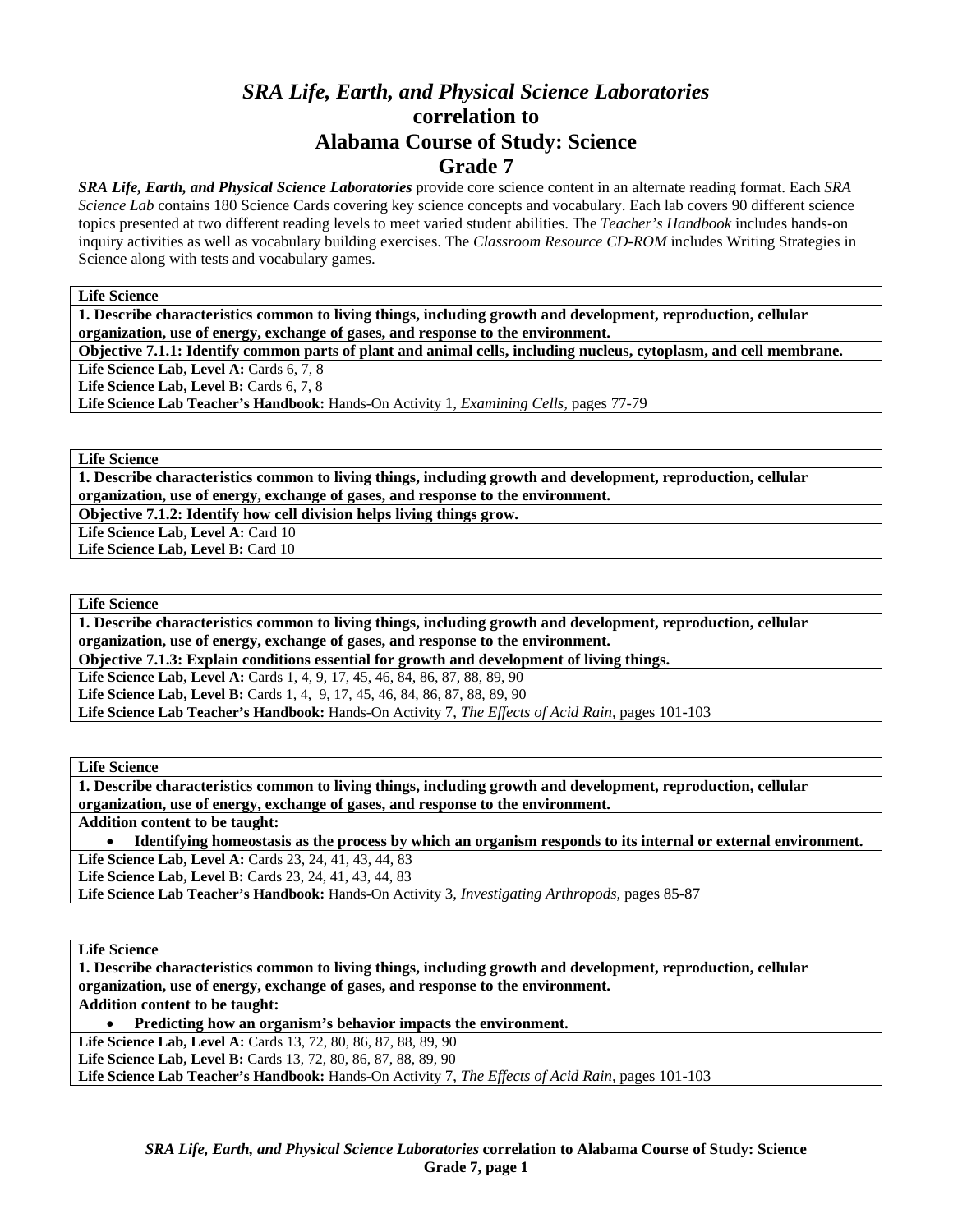**1. Describe characteristics common to living things, including growth and development, reproduction, cellular organization, use of energy, exchange of gases, and response to the environment.** 

**Addition content to be taught:** 

• **Identifying unicellular organisms, including bacteria and protists, by their methods of locomotion, reproduction, ingestion, excretion, and effects on other organisms.** 

**Life Science Lab, Level A:** Cards 11, 12, 13, 14

Life Science Lab, Level B: Cards 11, 12, 13, 14

**Life Science Lab Teacher's Handbook:** Hands-On Activity 2, *Culturing Bacteria,* pages 81-83

**Life Science** 

**1. Describe characteristics common to living things, including growth and development, reproduction, cellular organization, use of energy, exchange of gases, and response to the environment.** 

**Addition content to be taught:** 

• **Identifying the structure of a virus.** 

Life Science Lab, Level A: Card 11

Life Science Lab, Level B: Card 11

**Life Science** 

**2. Identify functions of organelles found in eukaryotic cells, including the nucleus, cell membrane, cell wall, mitochondria, chloroplasts, and vacuoles.** 

**Objective 7.2.1: Define eukaryotic cells, organelle, mitochondria, chloroplasts, and vacuoles.** 

**Life Science Lab, Level A: Cards 6, 7, 8, 9, 10** 

**Life Science Lab, Level B: Cards 6, 7, 8, 9, 10** 

**Life Science Lab Teacher's Handbook:** Hands-On Activity 1, *Examining Cells,* pages 77-79

**Life Science** 

**2. Identify functions of organelles found in eukaryotic cells, including the nucleus, cell membrane, cell wall, mitochondria, chloroplasts, and vacuoles.** 

**Objective 7.2.2: Identify the organelles of animal and plant cells.** 

**Life Science Lab, Level A: Cards 6, 7, 8, 9** 

**Life Science Lab, Level B:** Cards 6, 7, 8, 9

**Life Science** 

**2. Identify functions of organelles found in eukaryotic cells, including the nucleus, cell membrane, cell wall, mitochondria, chloroplasts, and vacuoles.** 

**Addition content to be taught:** 

• **Identifying components of the cell theory.** 

**Life Science Lab, Level A: Cards 5, 6, 7, 8, 9, 10** 

**Life Science Lab, Level B: Cards 5, 6, 7, 8, 9, 10** 

**Life Science Lab Teacher's Handbook:** Hands-On Activity 1, *Examining Cells,* pages 77-79

**Life Science** 

**2. Identify functions of organelles found in eukaryotic cells, including the nucleus, cell membrane, cell wall, mitochondria, chloroplasts, and vacuoles.** 

**Addition content to be taught:** 

• **Identifying cells as prokaryotic or eukaryotic.** 

Life Science Lab, Level A: Card 3

Life Science Lab, Level B: Card 3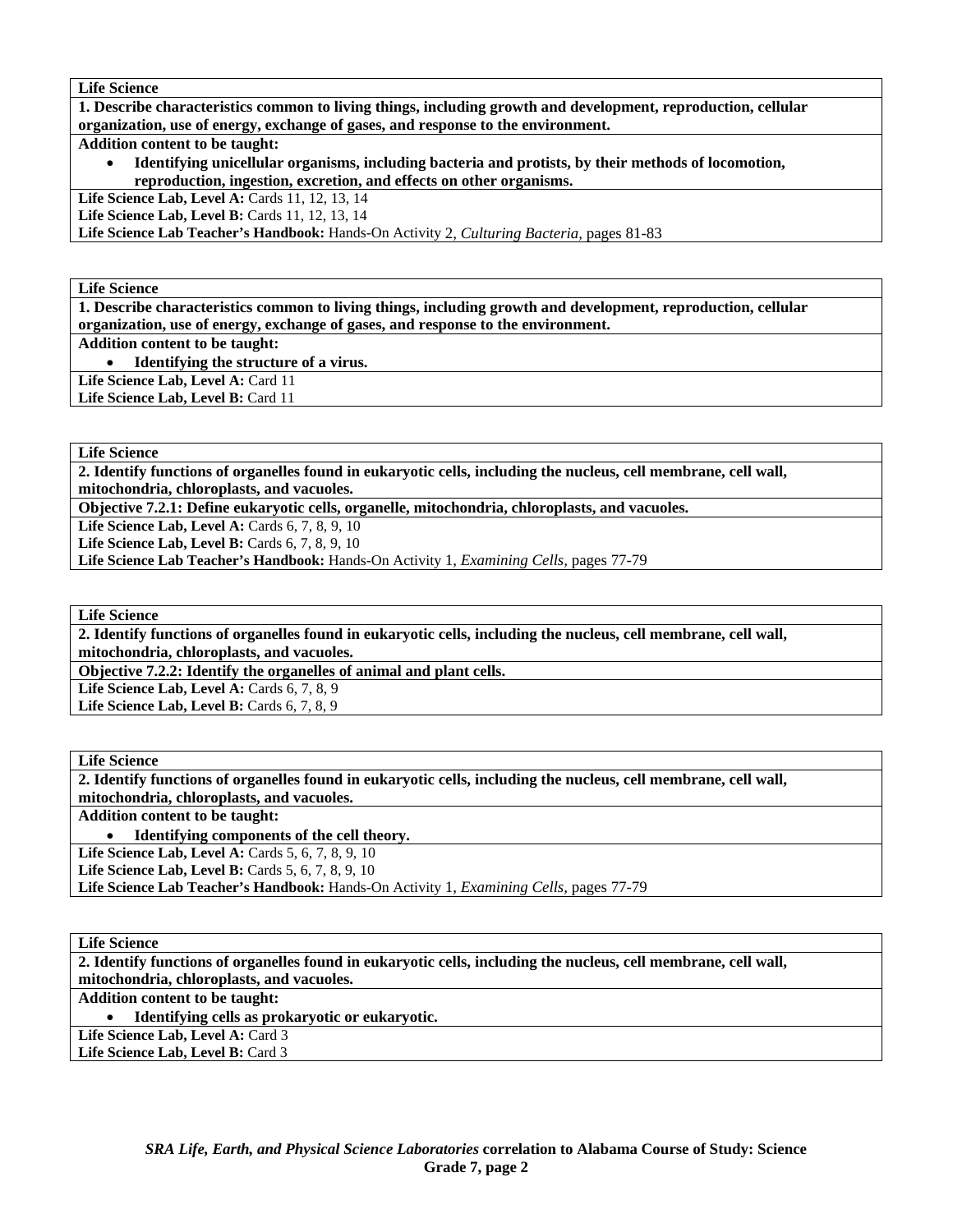**2. Identify functions of organelles found in eukaryotic cells, including the nucleus, cell membrane, cell wall, mitochondria, chloroplasts, and vacuoles.** 

# **Addition content to be taught:**

Listing the sequence of the mitotic cell cycle.

Life Science Lab, Level A: Card 10 Life Science Lab, Level B: Card 10

#### **Life Science**

**3. Relate major tissues ad organs to the skeletal, circulatory, reproductive, muscular, respiratory, nervous, and digestive systems to their functions.** 

**Objective 7.3.1: Describe the hierarchy of life from cells, tissues, and organs to the body systems.** 

Life Science Lab, Level A: Card 44

Life Science Lab, Level B: Card 44

#### **Life Science**

**3. Relate major tissues ad organs to the skeletal, circulatory, reproductive, muscular, respiratory, nervous, and digestive systems to their functions.** 

**Objective 7.3.2: Identify the major tissues and organs of each of the body systems.** 

Life Science Lab, Level A: Cards 47, 48, 49, 50, 51, 52, 53, 54, 55, 56, 57, 58 **Life Science Lab, Level B:** Cards 47, 48, 49, 50, 51, 52, 53, 54, 55, 56, 57, 58

**Life Science Lab Teacher's Handbook:** Hands-On Activity 4, *Your Cardiovascular System,* pages 89-91

#### **Life Science**

**3. Relate major tissues ad organs to the skeletal, circulatory, reproductive, muscular, respiratory, nervous, and digestive systems to their functions.** 

**Addition content to be taught:** 

• **Arranging in order the organizational levels of the human body from the cell through organ systems.** 

Life Science Lab, Level A: Cards 44, 47, 48, 49, 50, 51, 52, 53, 54, 55, 56, 57, 58

Life Science Lab, Level B: Cards 44, 47, 48, 49, 50, 51, 52, 53, 54, 55, 56, 57, 58

**Life Science Lab Teacher's Handbook:** Hands-On Activity 4, *Your Cardiovascular System,* pages 89-91

**Life Science** 

**4. Describe organisms in the six-kingdom classification system by their characteristics. Objective 7.4.1: Define kingdom and classification system.**  Life Science Lab, Level A: Cards 2, 3 Life Science Lab, Level B: Cards 2, 3

**Life Science** 

**4. Describe organisms in the six-kingdom classification system by their characteristics.** 

**Objective 7.4.2: List the six kingdoms.** 

Life Science Lab, Level A: Cards 3, 11, 12, 13, 14, 15, 16, 25, 27 **Life Science Lab, Level B:** Cards 3, 11, 12, 13, 14, 15, 16, 25, 27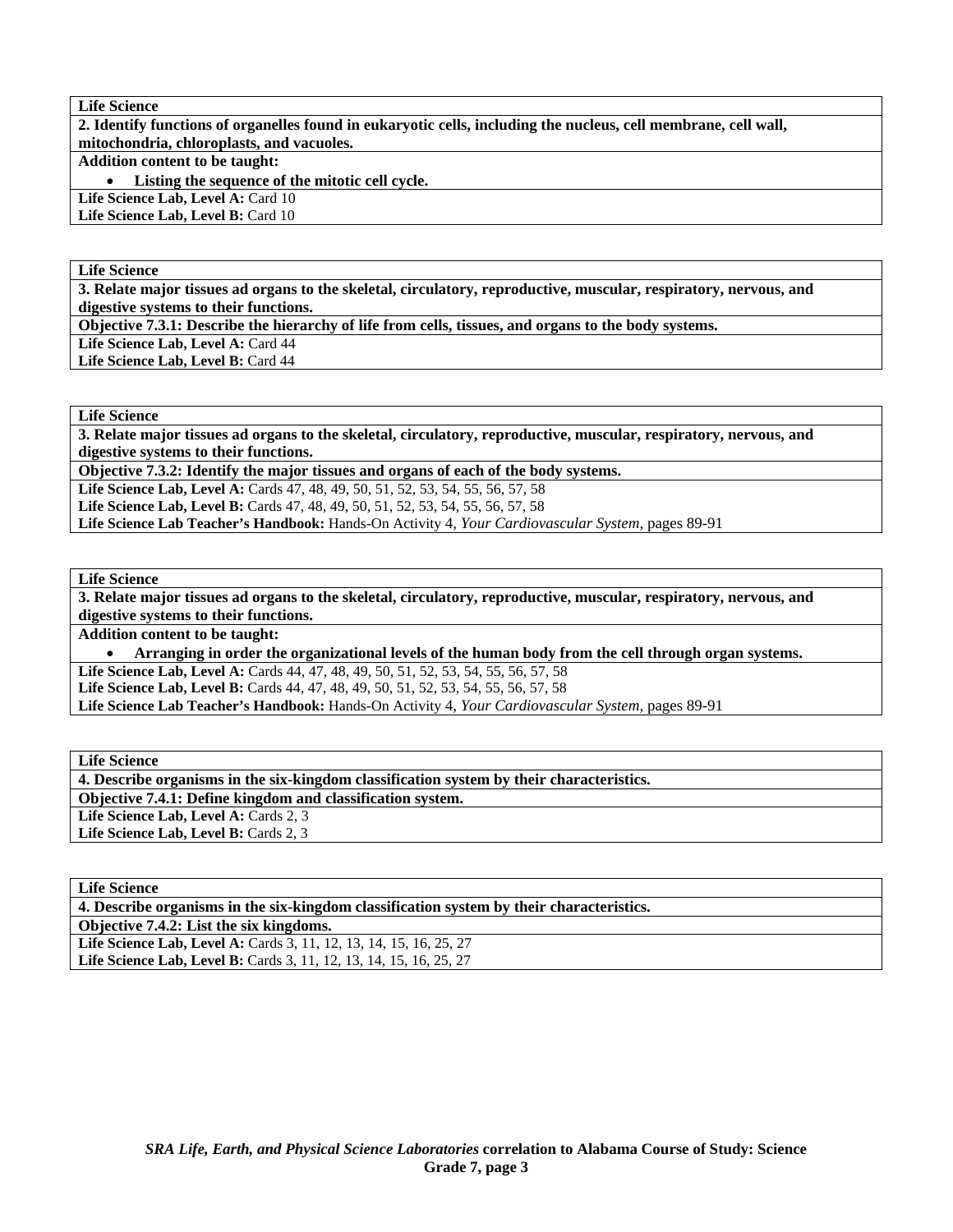**4. Describe organisms in the six-kingdom classification system by their characteristics.** 

**Objective 7.4.3: Identify the characteristics of each kingdom.** 

**Life Science Lab, Level A:** Cards 3, 11, 12, 13, 14, 15, 16, 25, 27

Life Science Lab, Level B: Cards 3, 11, 12, 13, 14, 15, 16, 25, 27

**Life Science Lab Teacher's Handbook:** Hands-On Activity 2, *Culturing Bacteria,* pages 81-83; Hands-On Activity 3, *Investigating Arthropods,* pages 85-87

**Life Science** 

**4. Describe organisms in the six-kingdom classification system by their characteristics.** 

**Objective 7.4.4: Match an organism to its corresponding kingdom.** 

Life Science Lab, Level A: Cards 3, 11, 12, 13, 14, 15, 16, 25, 27 Life Science Lab, Level B: Cards 3, 11, 12, 13, 14, 15, 16, 25, 27

**Life Science Lab Teacher's Handbook:** Hands-On Activity 2, *Culturing Bacteria,* pages 81-83; Hands-On Activity 3,

*Investigating Arthropods,* pages 85-87

**Life Science** 

**4. Describe organisms in the six-kingdom classification system by their characteristics.** 

**Addition content to be taught:** 

• **Recognizing genus and species as components of a scientific name.** 

Life Science Lab, Level A: Cards 2, 3 Life Science Lab, Level B: Cards 2, 3

**Life Science** 

**4. Describe organisms in the six-kingdom classification system by their characteristics.** 

**Addition content to be taught:** 

• **Identifying contributions of Aristotle and Linnaeus to the early history of taxonomy.** 

Life Science Lab, Level A: Cards 2, 3

**Life Science Lab, Level B: Cards 2, 3** 

**Life Science** 

**5. Identify major differences between plants and animals, including internal structures, external structures, methods of locomotion, methods of reproduction, and stages of development. Objective 7.5.1: Identify major characteristics of plants.** 

**Life Science Lab, Level A:** Cards 16, 17, 18, 19, 20, 21, 22, 23, 24 Life Science Lab, Level B: Cards 16, 17, 18, 19, 20, 21, 22, 23, 24

**Life Science** 

**5. Identify major differences between plants and animals, including internal structures, external structures, methods of locomotion, methods of reproduction, and stages of development.** 

**Objective 7.5.2: Identify major characteristics of animals.** 

**Life Science Lab, Level A:** Cards 25, 26, 27, 28, 29, 30, 31, 32, 33, 34, 35, 36, 37, 38, 39, 40, 41, 42, 43 **Life Science Lab, Level B:** Cards 25, 26, 27, 28, 29, 30, 31, 32, 33, 34, 35, 36, 37, 38, 39, 40, 41, 42, 43 **Life Science Lab Teacher's Handbook:** Hands-On Activity 3, *Investigating Arthropods,* pages 85-87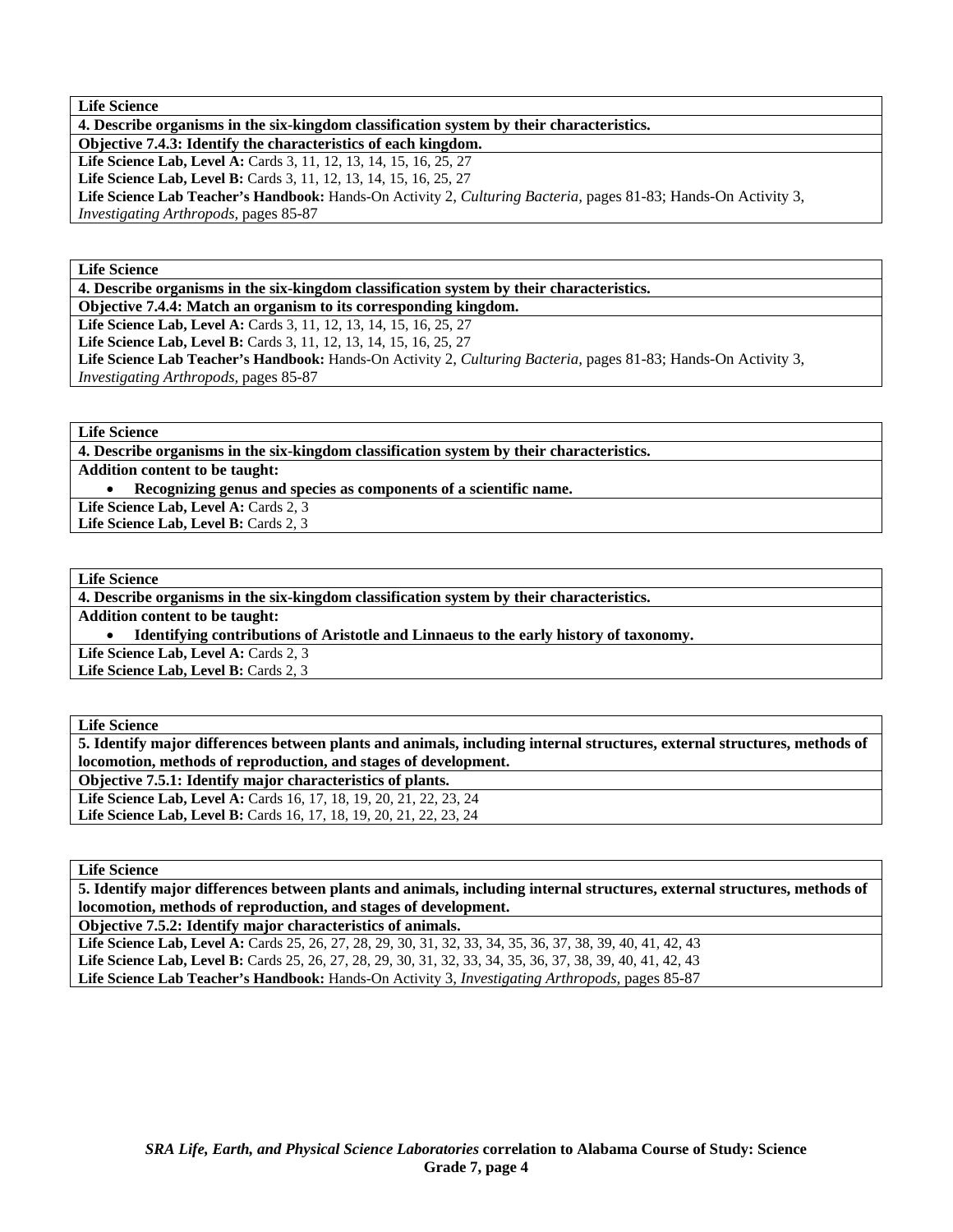**5. Identify major differences between plants and animals, including internal structures, external structures, methods of locomotion, methods of reproduction, and stages of development.** 

**Addition content to be taught:** 

• **Describing the process of photosynthesis and cellular respiration.** 

Life Science Lab, Level A: Cards 9, 16, 17

**Life Science Lab, Level B: Cards 9, 16, 17** 

## **Life Science**

**6. Describe evidence of species variation due to climatic, changing landforms, interspecies interaction, and genetic mutation.** 

**Objective 7.6.1: Define species variation, adaptation, and mutation.** 

Life Science Lab, Level A: Cards 64, 65, 66

**Life Science Lab, Level B:** Cards 64, 65, 66

### **Life Science**

**6. Describe evidence of species variation due to climatic, changing landforms, interspecies interaction, and genetic mutation.** 

**Objective 7.6.2: List adaptations that occur due to climate, changing landforms, interspecies interaction, and genetic mutation.** 

Life Science Lab, Level A: Cards 23, 41, 64, 65, 66 Life Science Lab, Level B: Cards 23, 41, 64, 65, 66

**Life Science** 

**7. Describe biotic and abiotic factors in the environment.** 

**Objective 7.7.1: Define biotic and abiotic.** 

Life Science Lab, Level A: Card 70

Life Science Lab, Level B: Card 70

**Life Science** 

**7. Describe biotic and abiotic factors in the environment.** 

**Objective 7.7.2: List examples of living things.** 

Life Science Lab, Level A: Cards 1, 2, 3, 4, 12, 13, 14, 15, 16, 18, 19, 20, 21, 22, 25, 26, 27, 28, 29, 30, 31, 32, 33, 34, 35, 36, 37, 38, 39, 40

Life Science Lab, Level B: Cards 1, 2, 3, 4, 12, 13, 14, 15, 16, 18, 19, 20, 21, 22, 25, 26, 27, 28, 29, 30, 31, 32, 33, 34, 35, 36, 37, 38, 39, 40

**Life Science** 

**7. Describe biotic and abiotic factors in the environment.** 

**Objective 7.7.3: List examples of nonliving things.** 

Life Science Lab, Level A: Cards 11, 17, 46, 70, 78, 79 Life Science Lab, Level B: Cards 11, 17, 46, 70, 78, 79

**Life Science** 

**7. Describe biotic and abiotic factors in the environment.** 

**Addition content to be taught:** 

• **Classifying organisms as autotrophs or heterotrophs.** 

Life Science Lab, Level A: Cards 76, 77 Life Science Lab, Level B: Cards 76, 77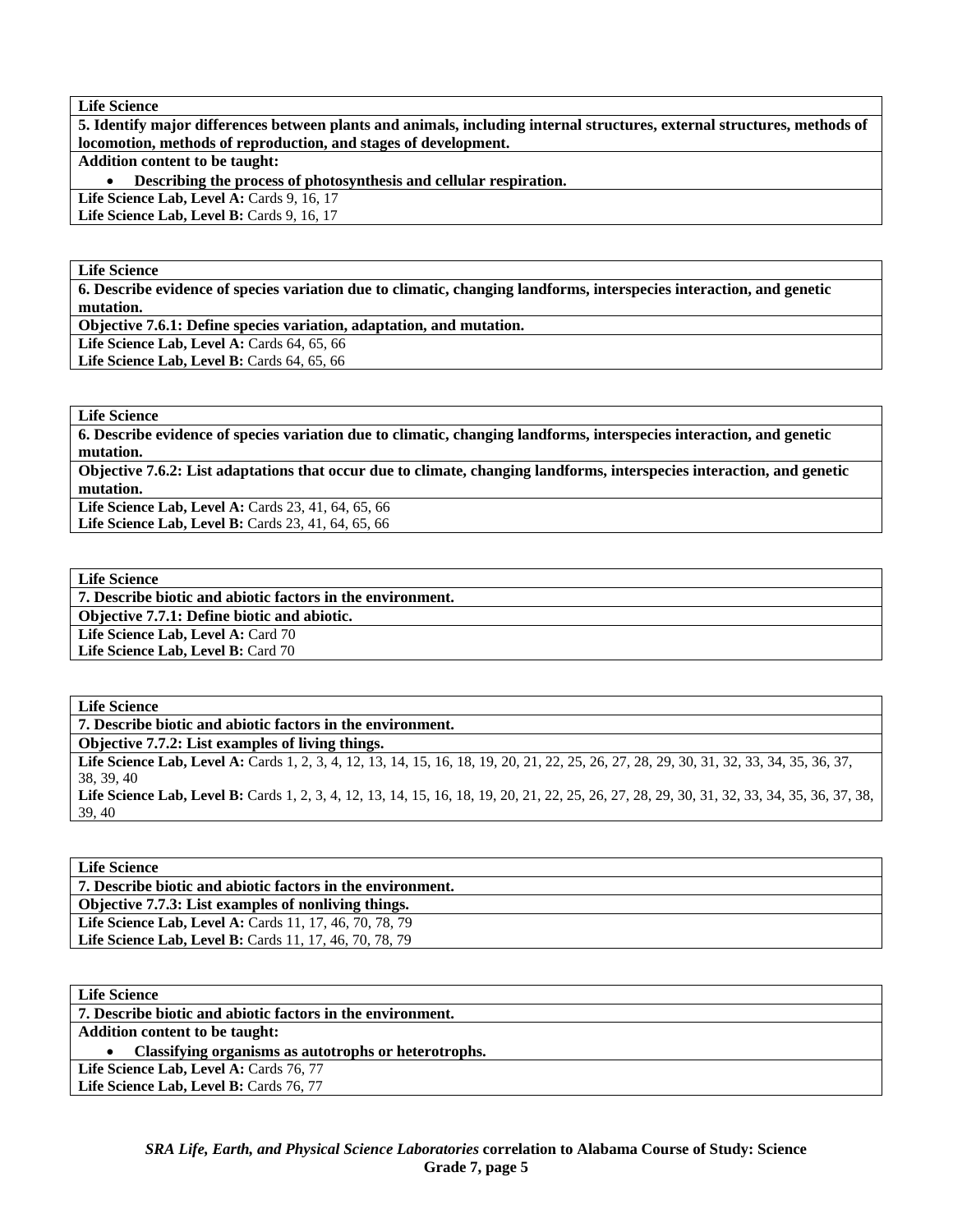**7. Describe biotic and abiotic factors in the environment.** 

**Addition content to be taught:** 

• **Arranging the sequence of energy flow in an ecosystem through food webs, food chains, and energy pyramids.**  Life Science Lab, Level A: Cards 76, 77

Life Science Lab, Level B: Cards 76, 77

**Life Science Lab Teacher's Handbook:** Hands-On Activity 6, *How Much Does Energy Cost?,* pages 97-99

**Life Science** 

**8. Describe the function of chromosomes.** 

**Objective 7.8.1: Define chromosomes.** 

Life Science Lab, Level A: Cards 61, 62, 63, 64 Life Science Lab, Level B: Cards 61, 62, 63, 64

**Life Science** 

**8. Describe the function of chromosomes.** 

**Objective 7.8.2: Define deoxyribonucleic acid (DNA), heredity, genetics, genes, and allele.** 

Life Science Lab, Level A: Cards 61, 62, 63, 64

Life Science Lab, Level B: Cards 61, 62, 63, 64

**Life Science** 

**8. Describe the function of chromosomes.** 

**Objective 7.8.3: Identify common parts of plant and animal cells, including the nucleus, cytoplasm, and cell membrane. Life Science Lab, Level A: Cards 6, 7, 8, 9** 

Life Science Lab, Level B: Cards 6, 7, 8, 9

**Life Science** 

**8. Describe the function of chromosomes.** 

**Addition content to be taught:** 

• **Identifying genes as parts of chromosomes that carry genetic traits.** 

Life Science Lab, Level A: Cards 61, 62, 63, 64

Life Science Lab, Level B: Cards 61, 62, 63, 64

**Life Science 9. Identify the process of chromosome reduction in the production of sperm and egg cells during meiosis. Objective 7.9.1: Define meiosis, gamete, and zygote.**  Life Science Lab, Level A: Card 61 Life Science Lab, Level B: Card 61

| <b>Life Science</b>                                                                                      |
|----------------------------------------------------------------------------------------------------------|
| 9. Identify the process of chromosome reduction in the production of sperm and egg cells during meiosis. |
| <b>Objective 7.9.2: Compare mitosis and meiosis.</b>                                                     |
| Life Science Lab, Level A: Cards 60, 61                                                                  |
| Life Science Lab, Level B: Cards 60, 61                                                                  |

**Life Science 10. Identify differences between deoxyribonucleic acid (DNA) and ribonucleic acid (RNA). Objective 7.10.1: Define nitrogen bases.**  Life Science Lab, Level A: Card 64 Life Science Lab, Level B: Card 64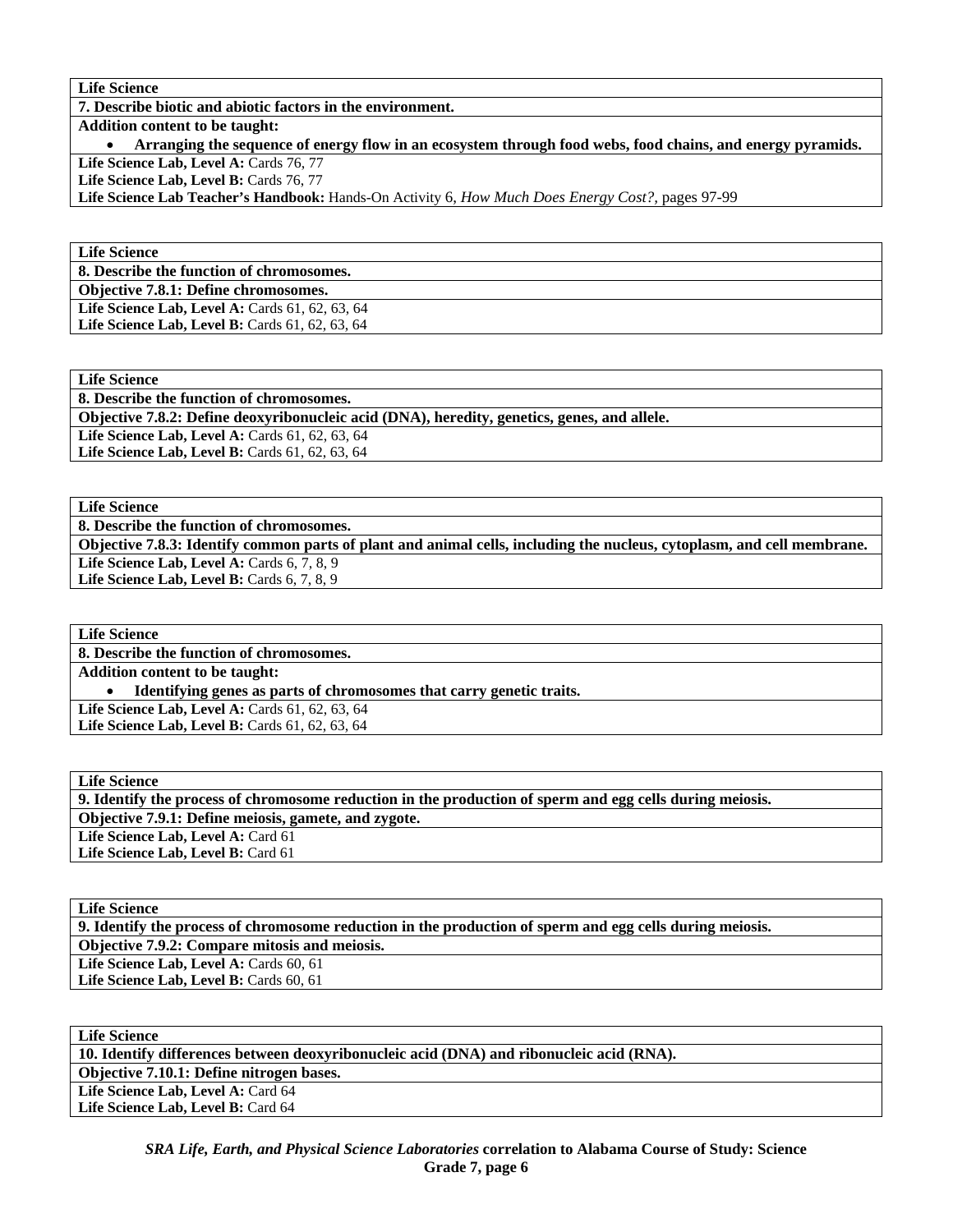**10. Identify differences between deoxyribonucleic acid (DNA) and ribonucleic acid (RNA).** 

**Objective 7.10.2: Identify nitrogen bases, including thymine, uracil, adenine, guanine, and cytosine.** 

Life Science Lab, Level A: Card 64

Life Science Lab, Level B: Card 64

# **Life Science**

**10. Identify differences between deoxyribonucleic acid (DNA) and ribonucleic acid (RNA).** 

**Objective 7.10.3: Illustrate the structure of a strand of DNA.** 

Life Science Lab, Level A: Card 64

Life Science Lab, Level B: Card 64

**Life Science** 

**10. Identify differences between deoxyribonucleic acid (DNA) and ribonucleic acid (RNA). Addition content to be taught:**  • **Identifying Watson and Crick as scientists who discovered the shape of the DNA molecule.**  Life Science Lab, Level A: Card 64 Life Science Lab, Level B: Card 64

**Life Science** 

**11. Identify Mendel's laws of genetics.** 

**Objective 7.11.1: Define gene, inherited trait, dominant trait, and recessive trait.** 

Life Science Lab, Level A: Cards 62, 63, 64

Life Science Lab, Level B: Cards 62, 63, 64

**Life Science 11. Identify Mendel's laws of genetics. Objective 7.11.2: Discuss the scientific contributions of Gregor Mendel.**  Life Science Lab, Level A: Card 63 Life Science Lab, Level B: Card 63

**Life Science 11. Identify Mendel's laws of genetics. Addition content to be taught:**  • **Recognizing Down's syndrome and sickle cell anemia as inherited genetic disorders.**  Life Science Lab, Level A: Card 69 Life Science Lab, Level B: Card 69

**Life Science 11. Identify Mendel's laws of genetics. Addition content to be taught:**  • **Using a monohybrid Punnett square to predict the probability of traits passed from parents to offspring.**  Life Science Lab, Level A: Card 63 Life Science Lab, Level B: Card 63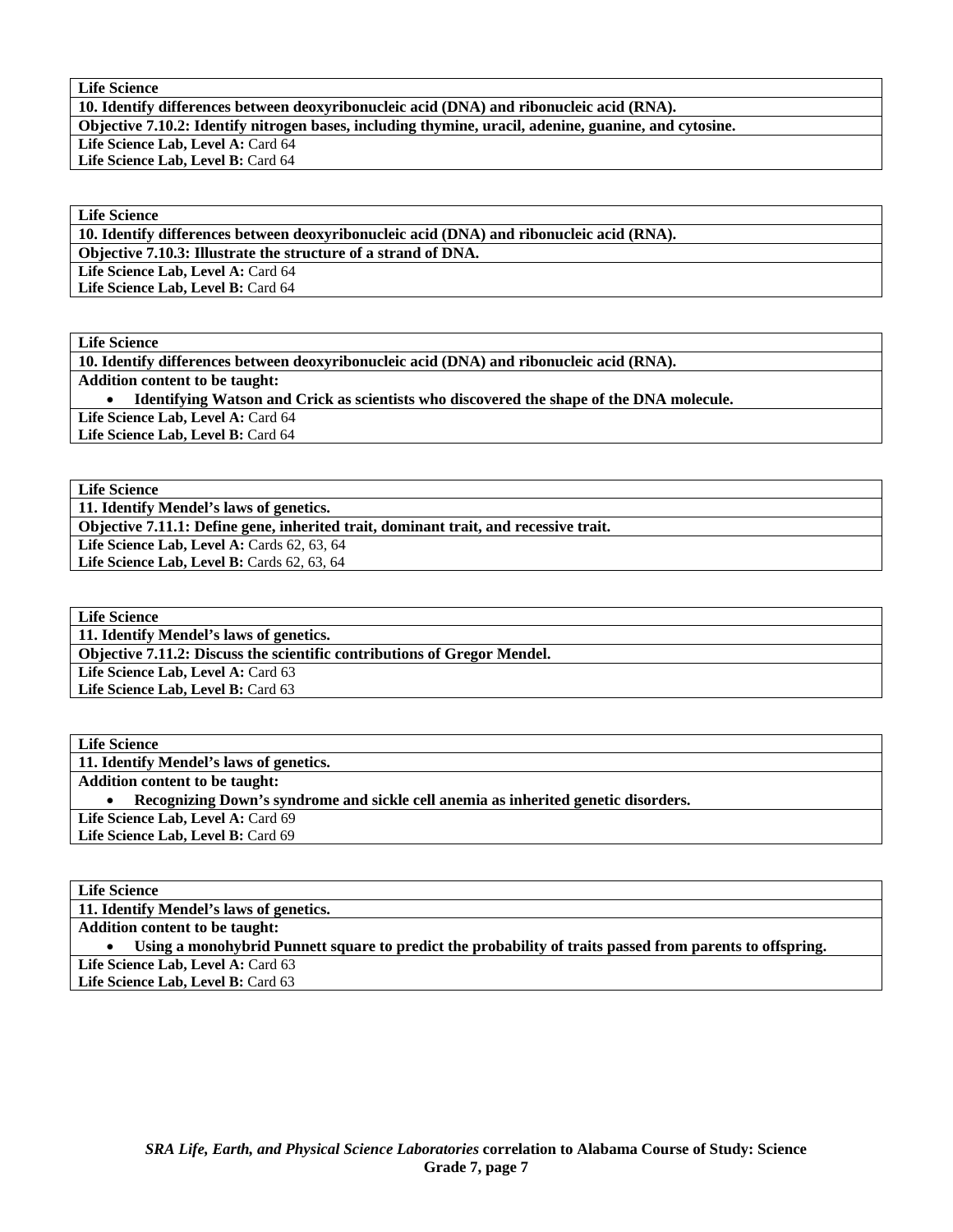# *SRA Life, Earth, and Physical Science Laboratories*  **correlation to Alabama Course of Study: Science Grade 8**

*SRA Life, Earth, and Physical Science Laboratories* provide core science content in an alternate reading format. Each *SRA Science Lab* contains 180 Science Cards covering key science concepts and vocabulary. Each lab covers 90 different science topics presented at two different reading levels to meet varied student abilities. The *Teacher's Handbook* includes hands-on inquiry activities as well as vocabulary building exercises. The *Classroom Resource CD-ROM* includes Writing Strategies in Science along with tests and vocabulary games.

#### **Physical Science**

**1. Identify steps within the scientific process.** 

**Objective 8.1.1: Define experiment, control, independent variable, dependent variable, and data.** 

**Life Science Lab Teacher's Handbook:** Hands-On Activity 1, *Examining Cells,* pages 77-79; Hands-On Activity 2, *Culturing Bacteria,* pages 81-83; Hands-On Activity 3, *Investigating Arthropods,* pages 85-87; Hands-On Activity 4, *Your Cardiovascular System,* pages 89-91; Hands-On Activity 5, *Making Fossils,* pages 93-95; Hands-On Activity 6, *How Much Does Energy Cost?,* pages 97-99; Hands-On Activity 7, *The Effects of Acid Rain,* pages 101-103

**Earth Science Lab Teacher's Handbook:** Hands-On Activity 1, *Identifying Minerals with the Mohs Scale,* pages 73-75; Hands-On Activity 2, *Plate Boundaries in Action,* pages 77-79; Hands-On Activity 3, *Interpreting a Topographic Map,* pages 81-83; Hands-On Activity 4, *Using Sound Waves,* pages 85-87; Hands-On Activity 5, *What is in the Air?,* pages 89-91; Hands-On Activity 6, *Modeling a Tornado,* pages 93-95; Hands-On Activity 7, *Sizes in the Solar System,* pages 97-99; Hands-On Activity 8, *Temperature, Salinity, and Water Density,* pages 101-103

**Physical Science Lab Teacher's Handbook:** Hands-On Activity 1, *Measuring pH of Acids and Bases,* pages 77-79; Hands-On Activity 2, *Chemical Reaction Rates,* pages 81-83; Hands-On Activity 3, *Energy Conversion,* pages 85-87; Hands-On Activity 4, *Reducing Friction,* pages 89-91; Hands-On Activity 5, *Making a Potato Battery,* pages 93-95; Hands-On Activity 6, *Making Sound,* pages 97-99

**Classroom Resource CD-ROM:** Writing Strategy 8, 15, 16, 22, 23, 24

**Physical Science** 

**1. Identify steps within the scientific process.** 

**Objective 8.1.2: Distinguish among hypothesis, theory, and scientific law.** 

Life Science Lab, Level A: Card 5

Life Science Lab, Level B: Card 5 **Life Science Lab Teacher's Handbook:** Hands-On Activity 3, *Investigating Arthropods,* pages 85-87

**Earth Science Lab, Level A: Cards 10, 68, 72, 78 Earth Science Lab, Level B: Cards 10, 68, 72, 78** 

**Physical Science Lab, Level A:** Cards 3, 9, 37, 53, 55, 59 **Physical Science Lab, Level B:** Cards 3, 9, 37, 53, 55, 59 **Physical Science Lab Teacher's Handbook:** Hands-On Activity 2, *Chemical Reaction Rates,* pages 81-83; Hands-On Activity 3, *Energy Conversion,* pages 85-87

**Classroom Resource CD-ROM:** Writing Strategy 8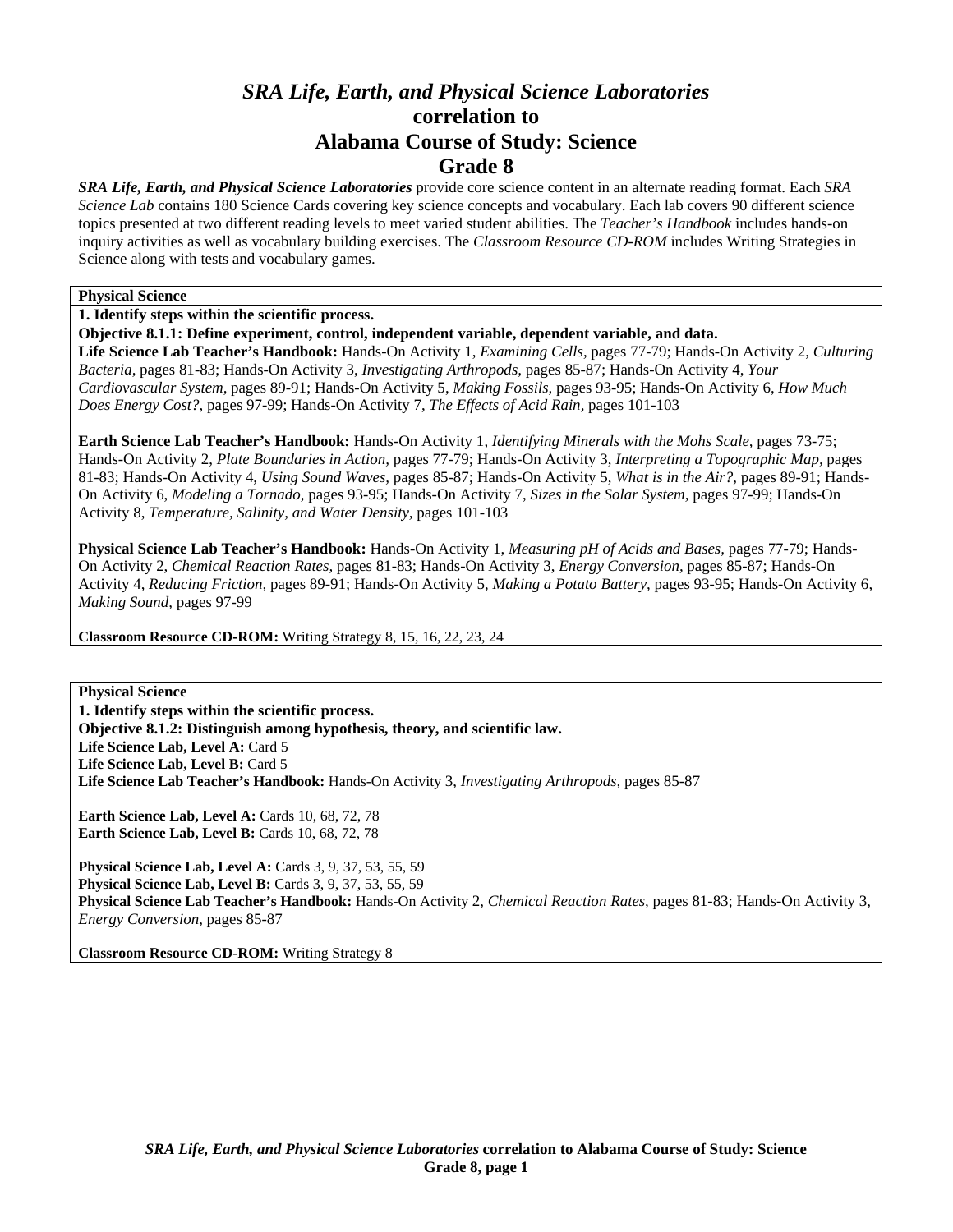**1. Identify steps within the scientific process.** 

**Additional content to be taught:** 

• **Applying process skills to interpret data from graphs, tables, and charts.** 

**Life Science Lab Teacher's Handbook:** Hands-On Activity 2, *Culturing Bacteria,* pages 81-83; Hands-On Activity 3, *Investigating Arthropods,* pages 85-87; Hands-On Activity 4, *Your Cardiovascular System,* pages 89-91; Hands-On Activity 5, *Making Fossils,* pages 93-95; Hands-On Activity 6, *How Much Does Energy Cost?,* pages 97-99; Hands-On Activity 7, *The Effects of Acid Rain,* pages 101-103

**Earth Science Lab Teacher's Handbook:** Hands-On Activity 1, *Identifying Minerals with the Mohs Scale,* pages 73-75; Hands-On Activity 3, *Interpreting a Topographic Map,* pages 81-83; Hands-On Activity 4, *Using Sound Waves,* pages 85-87; Hands-On Activity 5, *What is in the Air?,* pages 89-91; Hands-On Activity 7, *Sizes in the Solar System,* pages 97-99; Hands-On Activity 8, *Temperature, Salinity, and Water Density,* pages 101-103

**Physical Science Lab Teacher's Handbook:** Hands-On Activity 1, *Measuring pH of Acids and Bases,* pages 77-79; Hands-On Activity 2, *Chemical Reaction Rates,* pages 81-83; Hands-On Activity 3, *Energy Conversion,* pages 85-87; Hands-On Activity 4, *Reducing Friction,* pages 89-91; Hands-On Activity 5, *Making a Potato Battery,* pages 93-95; Hands-On Activity 6, *Making Sound,* pages 97-99

**Classroom Resource CD-ROM:** Writing Strategy 15, 16, 21, 22, 24, 27, 29

**Physical Science** 

**1. Identify steps within the scientific process.** 

**Additional content to be taught:** 

• **Identifying controls and variables in a scientific investigation.** 

**Life Science Lab Teacher's Handbook:** Hands-On Activity 7, *The Effects of Acid Rain,* pages 101-103

**Earth Science Lab Teacher's Handbook:** Hands-On Activity 8, *Temperature, Salinity, and Water Density,* pages 101-103

**Physical Science Lab Teacher's Handbook:** Hands-On Activity 2, *Chemical Reaction Rates,* pages 81-83

**Classroom Resource CD-ROM:** Writing Strategy 15, 23

## **Physical Science**

**1. Identify steps within the scientific process.** 

**Additional content to be taught:** 

• **Measuring dimension, volume, and mass using** *Systéme International d'Unités* **(SI units).** 

**Life Science Lab Teacher's Handbook:** Hands-On Activity 4, *Your Cardiovascular System,* pages 89-91; Hands-On Activity 7, *The Effects of Acid Rain,* pages 101-103

**Earth Science Lab Teacher's Handbook:** Hands-On Activity 1, *Identifying Minerals with the Mohs Scale,* pages 73-75; Hands-On Activity 3, *Interpreting a Topographic Map,* pages 81-83; Hands-On Activity 7, *Sizes in the Solar System,* pages 97- 99

**Physical Science Lab Teacher's Handbook:** Hands-On Activity 1, *Measuring pH of Acids and Bases,* pages 77-79; Hands-On Activity 2, *Chemical Reaction Rates,* pages 81-83; Hands-On Activity 3, *Energy Conversion,* pages 85-87; Hands-On Activity 4, *Reducing Friction,* pages 89-91; Hands-On Activity 6, *Making Sound,* pages 97-99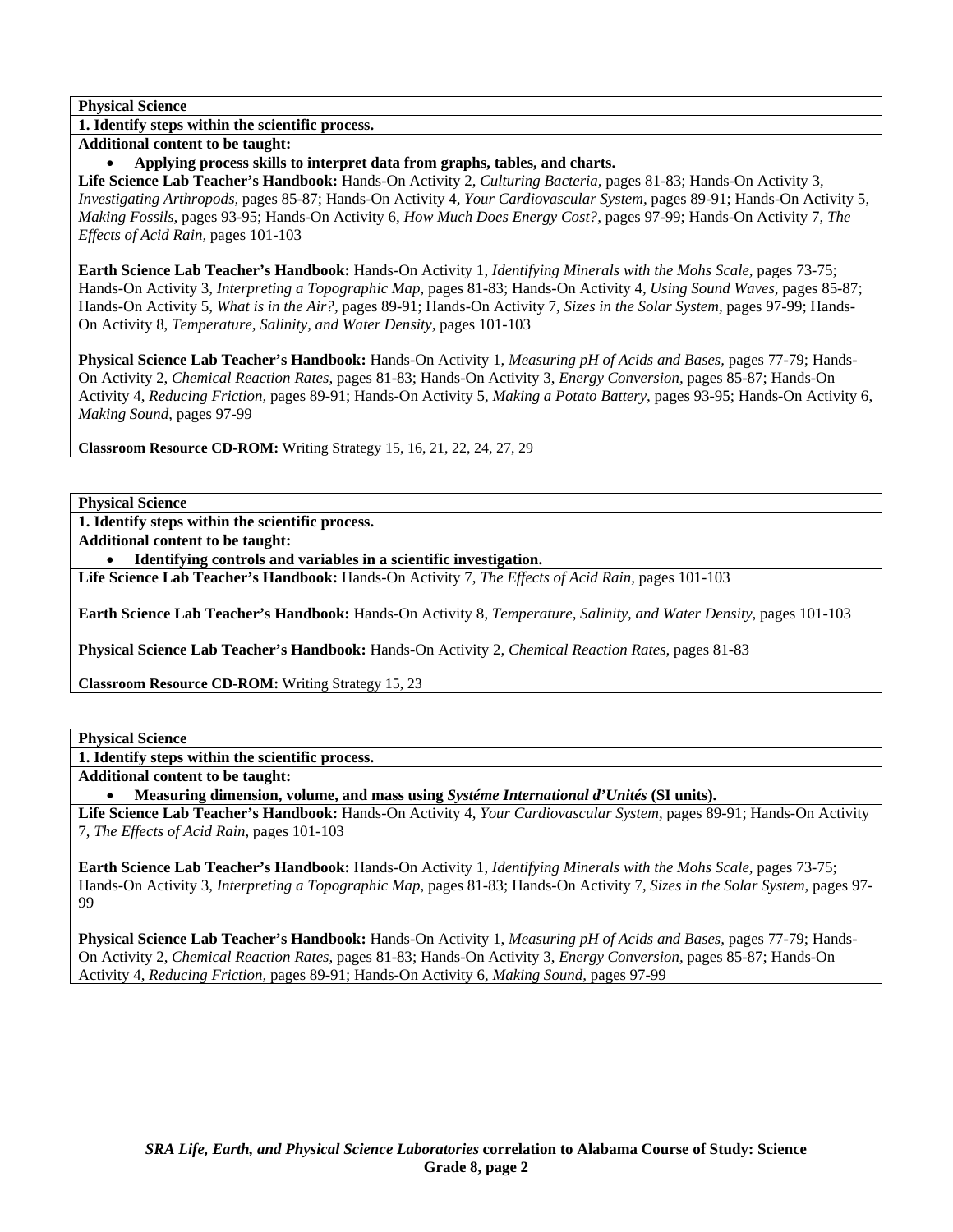**1. Identify steps within the scientific process.** 

**Additional content to be taught:** 

• **Identifying examples of hypotheses.** 

**Life Science Lab Teacher's Handbook:** Hands-On Activity 3, *Investigating Arthropods,* pages 85-87

**Physical Science Lab Teacher's Handbook:** Hands-On Activity 2, *Chemical Reaction Rates,* pages 81-83; Hands-On Activity 3, *Energy Conversion,* pages 85-87

**Classroom Resource CD-ROM:** Writing Strategy 15, 23

**Physical Science** 

**1. Identify steps within the scientific process.** 

**Additional content to be taught:** 

• **Identifying appropriate laboratory glassware, balances, time measuring equipment, and optical instruments used to conduct an investigation.** 

**Life Science Lab Teacher's Handbook:** Hands-On Activity 1, *Examining Cells,* pages 77-79; Hands-On Activity 2, *Culturing Bacteria,* pages 81-83; Hands-On Activity 3, *Investigating Arthropods,* pages 85-87; Hands-On Activity 4, *Your Cardiovascular System,* pages 89-91; Hands-On Activity 5, *Making Fossils,* pages 93-95; Hands-On Activity 6, *How Much Does Energy Cost?,* pages 97-99; Hands-On Activity 7, *The Effects of Acid Rain,* pages 101-103

**Earth Science Lab Teacher's Handbook:** Hands-On Activity 1, *Identifying Minerals with the Mohs Scale,* pages 73-75; Hands-On Activity 2, *Plate Boundaries in Action,* pages 77-79; Hands-On Activity 3, *Interpreting a Topographic Map,* pages 81-83; Hands-On Activity 4, *Using Sound Waves,* pages 85-87; Hands-On Activity 5, *What is in the Air?,* pages 89-91; Hands-On Activity 6, *Modeling a Tornado,* pages 93-95; Hands-On Activity 7, *Sizes in the Solar System,* pages 97-99; Hands-On Activity 8, *Temperature, Salinity, and Water Density,* pages 101-103

**Physical Science Lab Teacher's Handbook:** Hands-On Activity 1, *Measuring pH of Acids and Bases,* pages 77-79; Hands-On Activity 2, *Chemical Reaction Rates,* pages 81-83; Hands-On Activity 3, *Energy Conversion,* pages 85-87; Hands-On Activity 4, *Reducing Friction,* pages 89-91; Hands-On Activity 5, *Making a Potato Battery,* pages 93-95; Hands-On Activity 6, *Making Sound,* pages 97-99

**Physical Science** 

**2. Describe the structure of atoms, including the location of protons, neutrons, and electrons.** 

**Objective 8.2.1: Define atom, nucleus, proton, neutron, electron, and electron cloud.** 

Physical Science Lab, Level A: Cards 3, 4, 21, 22 Physical Science Lab, Level B: Cards 3, 4, 21, 22

**Physical Science** 

**2. Describe the structure of atoms, including the location of protons, neutrons, and electrons. Objective 8.2.2: Label the parts of an atom, including the electron cloud.** 

Physical Science Lab, Level A: Cards 3, 21, 22

Physical Science Lab, Level B: Cards 3, 21, 22

**Physical Science** 

**2. Describe the structure of atoms, including the location of protons, neutrons, and electrons.** 

**Additional content to be taught:** 

• **Identifying the charge of each subatomic particle.** 

**Physical Science Lab, Level A: Cards 21, 22, 23** Physical Science Lab, Level B: Cards 21, 22, 23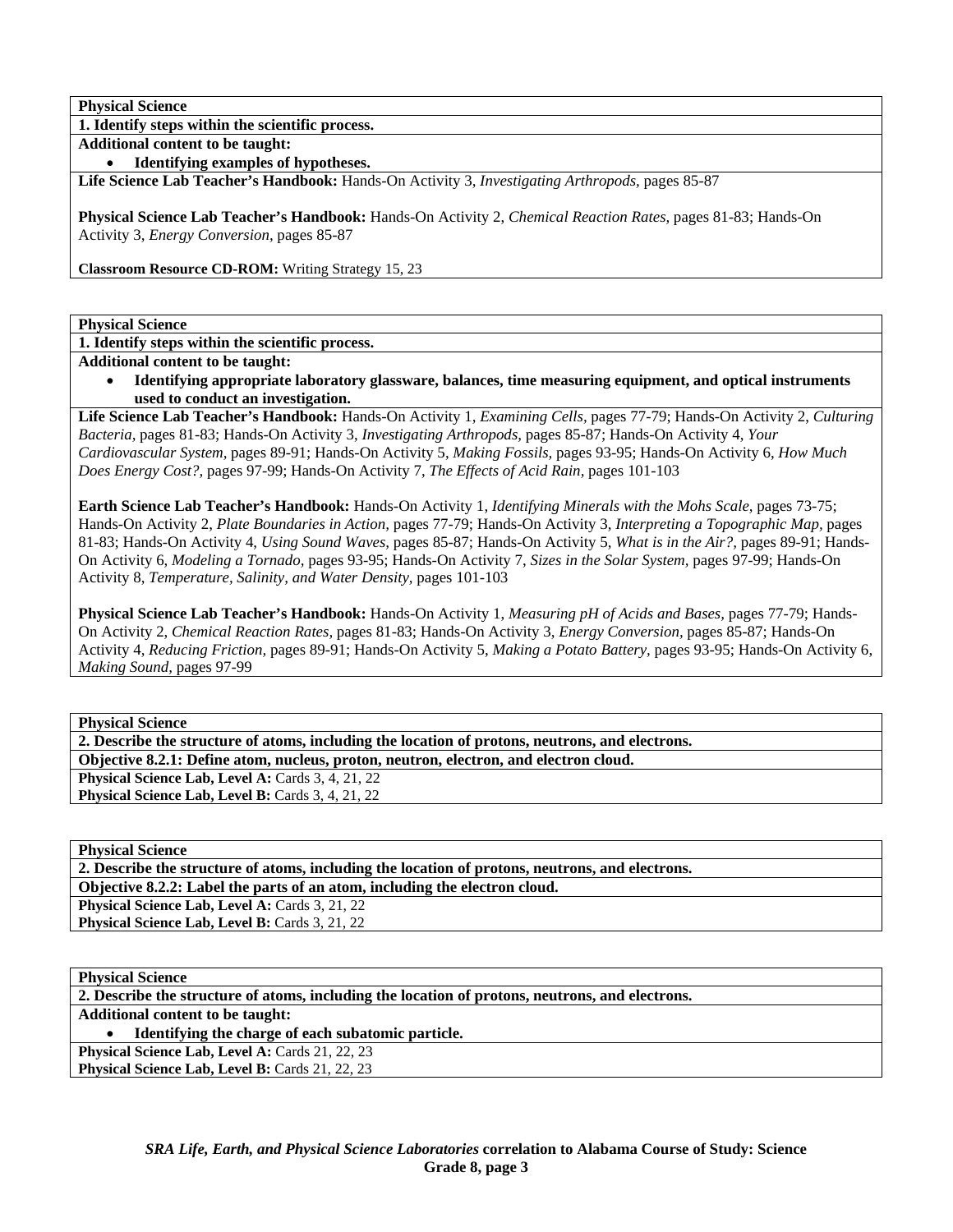**2. Describe the structure of atoms, including the location of protons, neutrons, and electrons. Additional content to be taught:**  • **Identifying Democritus and Dalton as contributors to the atomic theory. Physical Science Lab, Level A: Cards 3, 21** 

Physical Science Lab, Level B: Cards 3, 21

### **Physical Science**

**3. Determine the number of protons, neutrons, and electrons, and the mass of an element using the periodic table. Objective 8.3.1: Define terms related to the periodic table. Physical Science Lab, Level A:** Cards 17, 18, 19, 20, 21 **Physical Science Lab, Level B: Cards 17, 18, 19, 20, 21** 

**Physical Science** 

**3. Determine the number of protons, neutrons, and electrons, and the mass of an element using the periodic table. Objective 8.3.2: Describe the structure and function of the periodic table.** 

**Physical Science Lab, Level A: Cards 17, 18, 19, 20, 21** 

**Physical Science Lab, Level B: Cards 17, 18, 19, 20, 21** 

**Physical Science** 

**3. Determine the number of protons, neutrons, and electrons, and the mass of an element using the periodic table. Additional content to be taught:** 

• **Locating metals, nonmetals, metalloids, and noble gases on the periodic table.** 

**Physical Science Lab, Level A: Cards 17, 18, 19, 20** Physical Science Lab, Level B: Cards 17, 18, 19, 20

**Physical Science** 

**3. Determine the number of protons, neutrons, and electrons, and the mass of an element using the periodic table. Additional content to be taught:** 

• **Using data about the number of electrons in the outer shell of an atom to determine its reactivity. Physical Science Lab, Level A:** Cards 21, 22, 23, 24, 25, 26, 27

**Physical Science Lab, Level B:** Cards 21, 22, 23, 24, 25, 26, 27

| <b>Physical Science</b>                                    |
|------------------------------------------------------------|
| 4. State the law of conservation of matter.                |
| <b>Objective 8.4.1: Define chemical reaction.</b>          |
| <b>Physical Science Lab, Level A: Cards 27, 28, 29, 30</b> |
| <b>Physical Science Lab, Level B:</b> Cards 27, 28, 29, 30 |

| <b>Physical Science</b>                                                                                           |
|-------------------------------------------------------------------------------------------------------------------|
| 4. State the law of conservation of matter.                                                                       |
| <b>Additional content to be taught:</b>                                                                           |
| Balancing chemical equations by adjusting coefficients.                                                           |
| <b>Physical Science Lab, Level A: Cards 27, 28, 29</b>                                                            |
| Physical Science Lab, Level B: Cards 27, 28, 29                                                                   |
| <b>Physical Science Lab Teacher's Handbook:</b> Hands-On Activity 2, <i>Chemical Reaction Rates</i> , pages 81-83 |
|                                                                                                                   |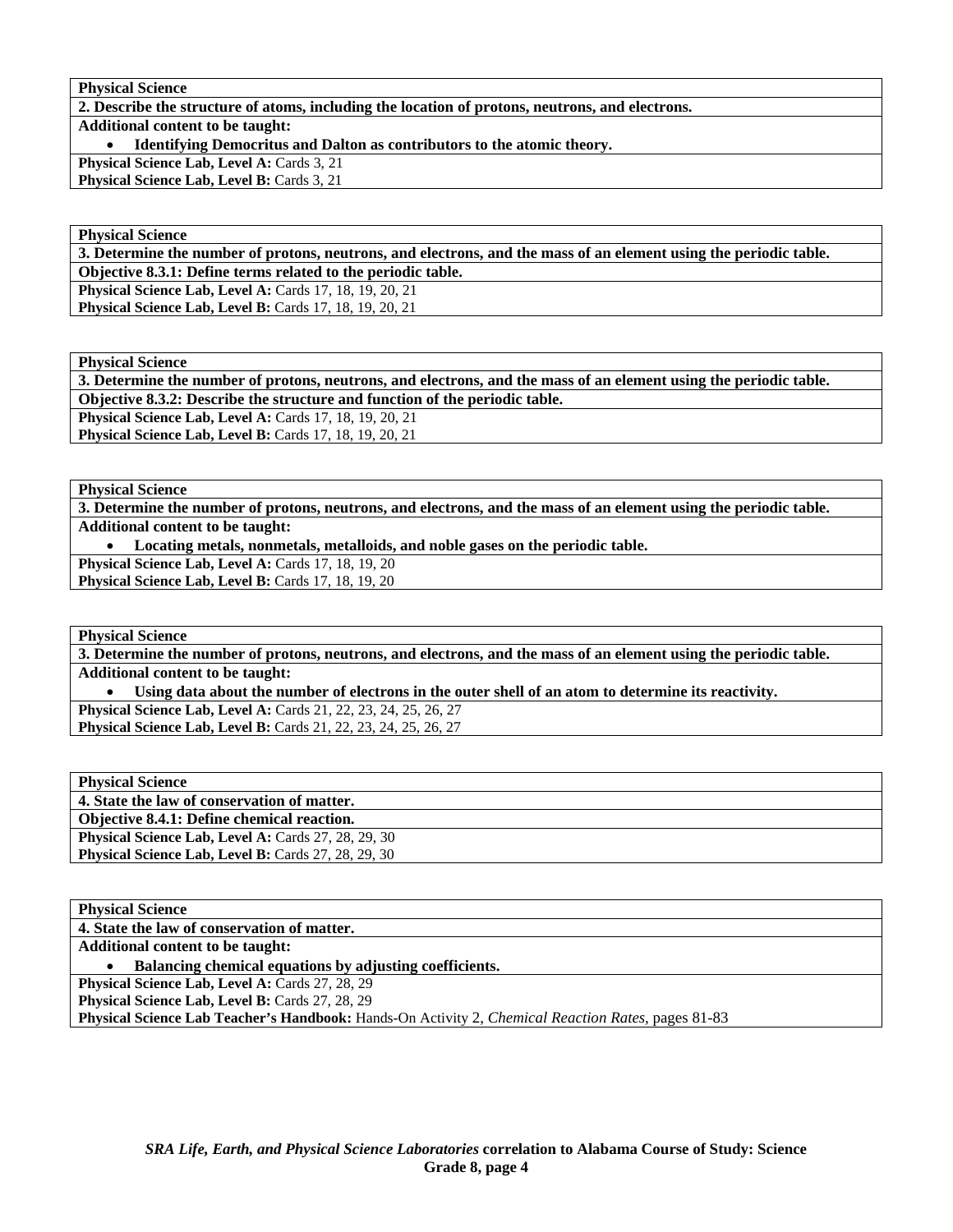**5. Differentiate between ionic and covalent bonds.** 

**Objective 8.5.1: Define chemical bond, ionic bond, and covalent bond.** 

Physical Science Lab, Level A: Cards 23, 24, 25

Physical Science Lab, Level B: Cards 23, 24, 25

| <b>Physical Science</b>                                               |
|-----------------------------------------------------------------------|
| 5. Differentiate between ionic and covalent bonds.                    |
| Objective 8.5.2: Draw electron dot diagrams using the periodic table. |
| <b>Physical Science Lab, Level A: Cards 22, 23, 24</b>                |
| <b>Physical Science Lab, Level B: Cards 22, 23, 24</b>                |

| <b>Physical Science</b>                                                        |
|--------------------------------------------------------------------------------|
| 5. Differentiate between ionic and covalent bonds.                             |
| <b>Additional content to be taught:</b>                                        |
| Illustrating the transfer or sharing of electrons using electron dot diagrams. |
| <b>Physical Science Lab, Level A: Cards 22, 23, 24</b>                         |
| <b>Physical Science Lab, Level B: Cards 22, 23, 24</b>                         |
|                                                                                |

**Physical Science 6. Define solution in terms of solute and solvent. Objective 8.6.1: Define solution, solute, and solvent. Physical Science Lab, Level A: Card 13 Physical Science Lab, Level B: Card 13** 

**Physical Science 6. Define solution in terms of solute and solvent. Objective 8.6.2: Identify mixtures and compounds.**  Physical Science Lab, Level A: Cards 11, 12, 13 Physical Science Lab, Level B: Cards 11, 12, 13

| <b>Physical Science</b>                                            |
|--------------------------------------------------------------------|
| 6. Define solution in terms of solute and solvent.                 |
| Objective 8.6.3: Recognize solutions as liquid, gaseous, or solid. |
| <b>Physical Science Lab, Level A: Card 13</b>                      |
| <b>Physical Science Lab. Level B: Card 13</b>                      |

| <b>Physical Science</b>                            |
|----------------------------------------------------|
| 6. Define solution in terms of solute and solvent. |
| <b>Additional content to be taught:</b>            |
| Defining diffusion and osmosis.<br>$\bullet$       |
| Life Science Lab, Level A: Card 8                  |
| Life Science Lab, Level B: Card 8                  |
|                                                    |
| <b>Dhysical Coinney</b>                            |

| THE SIGHT DETERT                                        |
|---------------------------------------------------------|
| 6. Define solution in terms of solute and solvent.      |
| <b>Additional content to be taught:</b>                 |
| Defining isotonic, hypertonic, and hypotonic solutions. |
| <b>Physical Science Lab, Level A: Card 13</b>           |
| <b>Physical Science Lab, Level B: Card 13</b>           |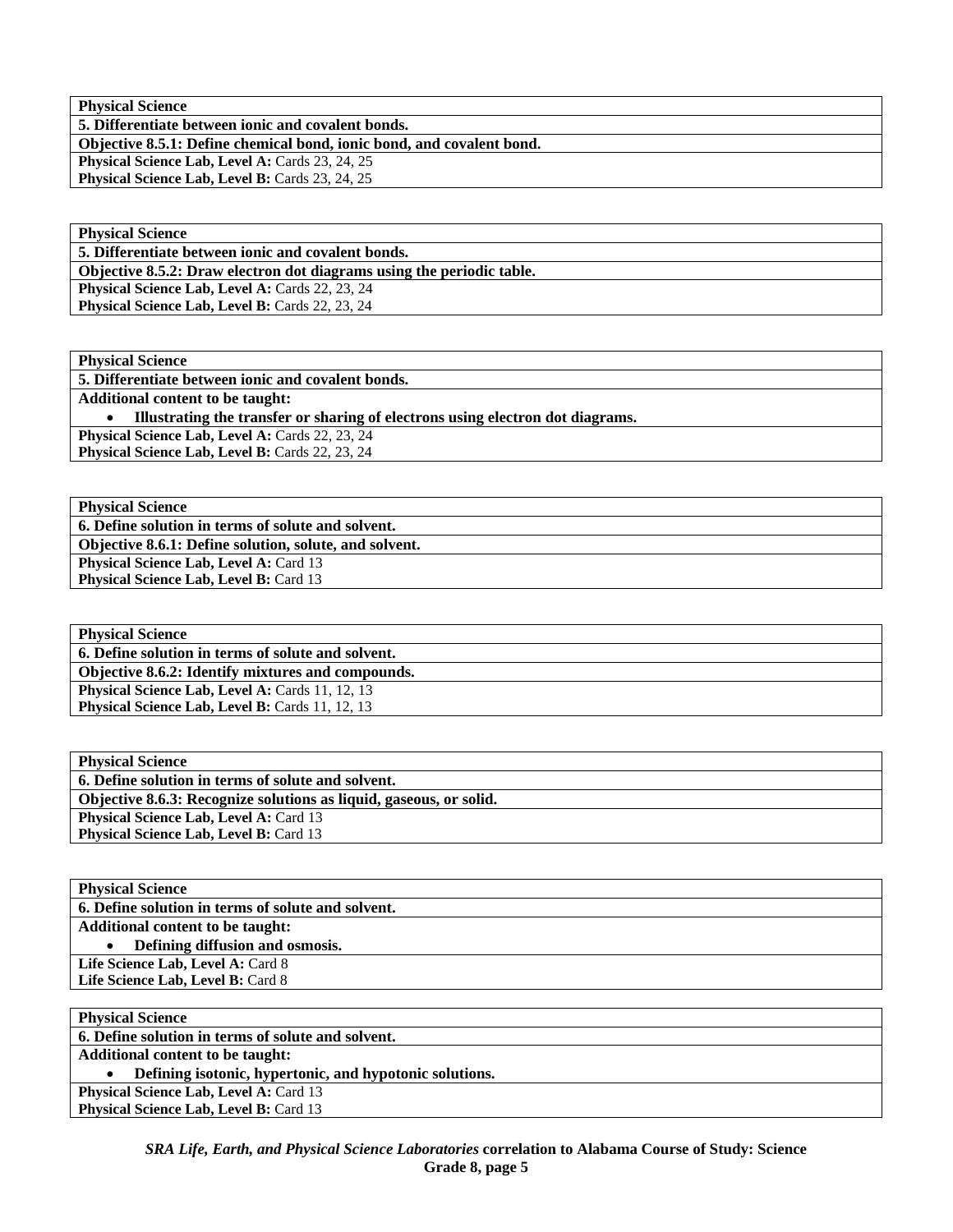**6. Define solution in terms of solute and solvent.** 

**Additional content to be taught:** 

• **Describing acids and bases based on their hydrogen ion concentration.** 

Physical Science Lab, Level A: Cards 14, 15, 16

Physical Science Lab, Level B: Cards 14, 15, 16

**Physical Science Lab Teacher's Handbook:** Hands-On Activity 1, *Measuring pH of Acids and Bases,* pages 77-79

**Physical Science** 

**7. Describe states of matter based on kinetic energy of particles in matter.** 

**Objective 8.7.1: Define kinetic energy and the kinetic theory of matter.** 

**Physical Science Lab, Level A: Cards 36, 37, 39, 40, 41, 42 Physical Science Lab, Level B:** Cards 36, 37, 39, 40, 41, 42

**Physical Science Lab Teacher's Handbook:** Hands-On Activity 3, *Energy Conversion,* pages 85-87

**Physical Science** 

**7. Describe states of matter based on kinetic energy of particles in matter.** 

**Objective 8.7.2: List characteristics of the states of matter.** 

Physical Science Lab, Level A: Cards 5, 6, 7 Physical Science Lab, Level B: Cards 5, 6, 7

#### **Physical Science**

**7. Describe states of matter based on kinetic energy of particles in matter.** 

**Additional content to be taught:** 

• **Explaining effects of temperature, concentration, surface area, and catalysts on the rate of chemical reactions.**  Physical Science Lab, Level A: Cards 9, 27, 28, 29

Physical Science Lab, Level B: Cards 9, 27, 28, 29

**Physical Science 8. Identify Newton's three laws of motion. Objective 8.8.1: Define mass and force. Physical Science Lab, Level A: Cards 54, 57** Physical Science Lab, Level B: Cards 54, 57

**Physical Science 8. Identify Newton's three laws of motion. Objective 8.8.2: Describe Newton's contributions to the scientific community. Physical Science Lab, Level A: Card 55 Physical Science Lab, Level B: Card 55** 

## **Physical Science**

**8. Identify Newton's three laws of motion. Additional content to be taught:**  • **Defining terminology such as action and reaction forces, inertia, acceleration, momentum, and friction. Physical Science Lab, Level A: Cards 51, 52, 53, 54, 55, 58, 59 Physical Science Lab, Level B:** Cards 51, 52, 53, 54, 55, 58, 59 **Physical Science Lab Teacher's Handbook:** Hands-On Activity 4, *Reducing Friction,* pages 89-91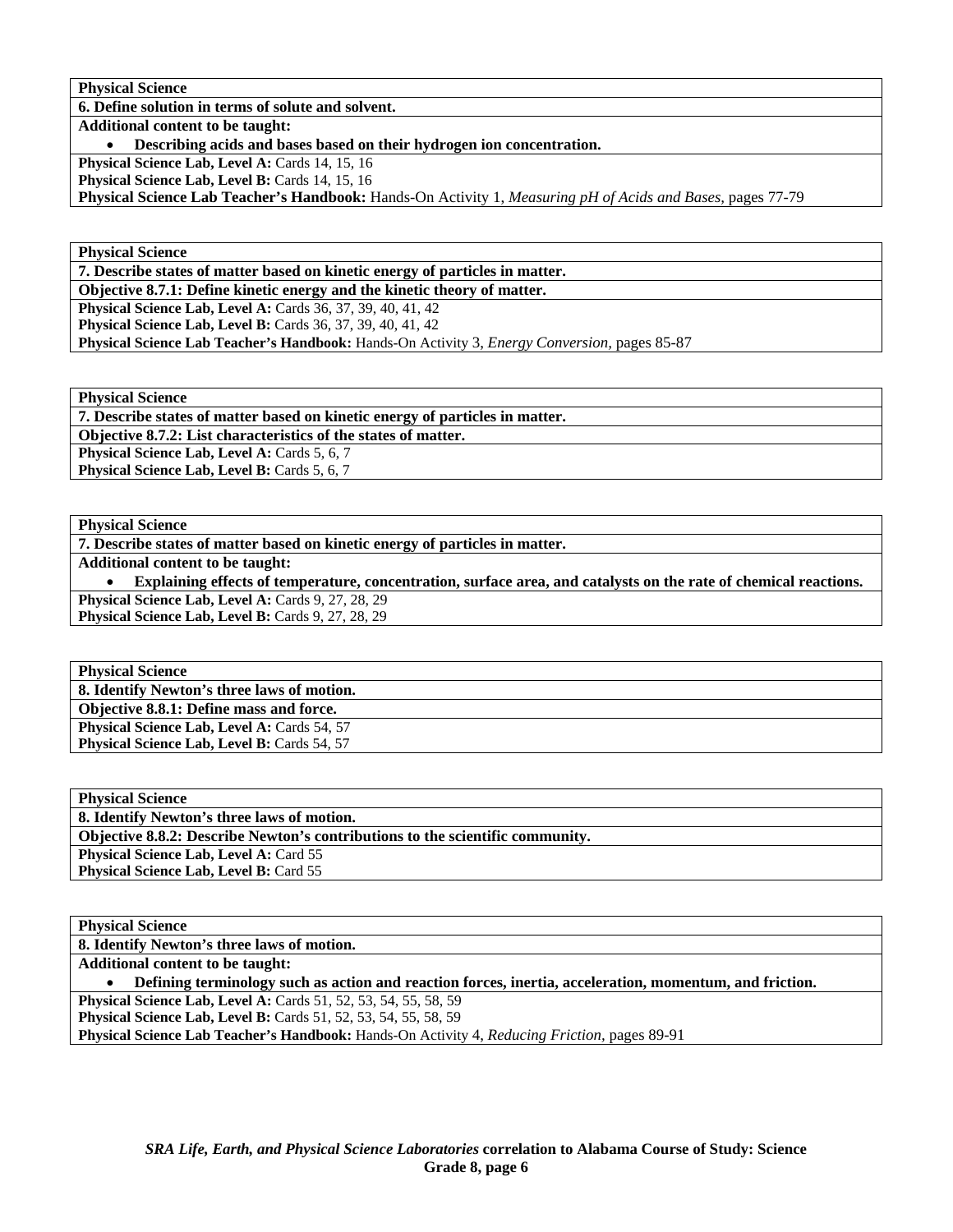| <b>Physical Science</b>                                                                             |
|-----------------------------------------------------------------------------------------------------|
| 8. Identify Newton's three laws of motion.                                                          |
| <b>Additional content to be taught:</b>                                                             |
| Interpreting distance-time graphs.                                                                  |
| <b>Physical Science Lab, Level A: Cards 51, 52</b>                                                  |
| <b>Physical Science Lab, Level B: Cards 51, 52</b>                                                  |
| <b>Physical Science Lab Teacher's Handbook:</b> Hands-On Activity 4, Reducing Friction, pages 89-91 |

**9. Describe how mechanical advantages of simple machines reduce the amount of force needed for work.** 

**Objective 8.9.1: Define mechanical advantage.** 

Physical Science Lab, Level A: Cards 63, 64 Physical Science Lab, Level B: Cards 63, 64

**Physical Science** 

**9. Describe how mechanical advantages of simple machines reduce the amount of force needed for work.** 

**Objective 8.9.2: Describe the six types of simple machines.** 

Physical Science Lab, Level A: Cards 63, 64 Physical Science Lab, Level B: Cards 63, 64

#### **Physical Science**

**9. Describe how mechanical advantages of simple machines reduce the amount of force needed for work.** 

**Additional content to be taught:** 

• **Describing the effect of force on pressure in fluids.** 

**Physical Science Lab, Level A: Card 60** 

Physical Science Lab, Level B: Card 60

**Physical Science 10. Differentiate between potential and kinetic energy. Objective 8.10.1. Define potential energy.**  Physical Science Lab, Level A: Cards 36, 37, 40 Physical Science Lab, Level B: Cards 36, 37, 40

| <b>Physical Science</b>                                 |
|---------------------------------------------------------|
| 10. Differentiate between potential and kinetic energy. |
| Objective 8.10.2: Define kinetic energy.                |
| <b>Physical Science Lab, Level A: Cards 36, 37, 39</b>  |
| <b>Physical Science Lab, Level B:</b> Cards 36, 37, 39  |
|                                                         |

# **Physical Science**

**11. Explain the law of conservation of energy and its relationship to energy transformation, including chemical to electrical, chemical to heat, electrical to light, electrical to mechanical, and electrical to sound.** 

**Objective 8.11.1: Describe various forms of energy.** 

**Physical Science Lab, Level A:** Cards 36, 39, 40, 41, 42, 45, 46, 47, 48, 49, 66, 67, 74, 76, 77, 78, 79, 80, 82, 83 **Physical Science Lab, Level B:** Cards 36, 39, 40, 41, 42, 45, 46, 47, 48, 49, 66, 67, 74, 76, 77, 78, 79, 80, 82, 83 **Physical Science Lab Teacher's Handbook:** Hands-On Activity 5, *Making a Potato Battery,* pages 93-95; Hands-On Activity 6, *Making Sound,* pages 97-99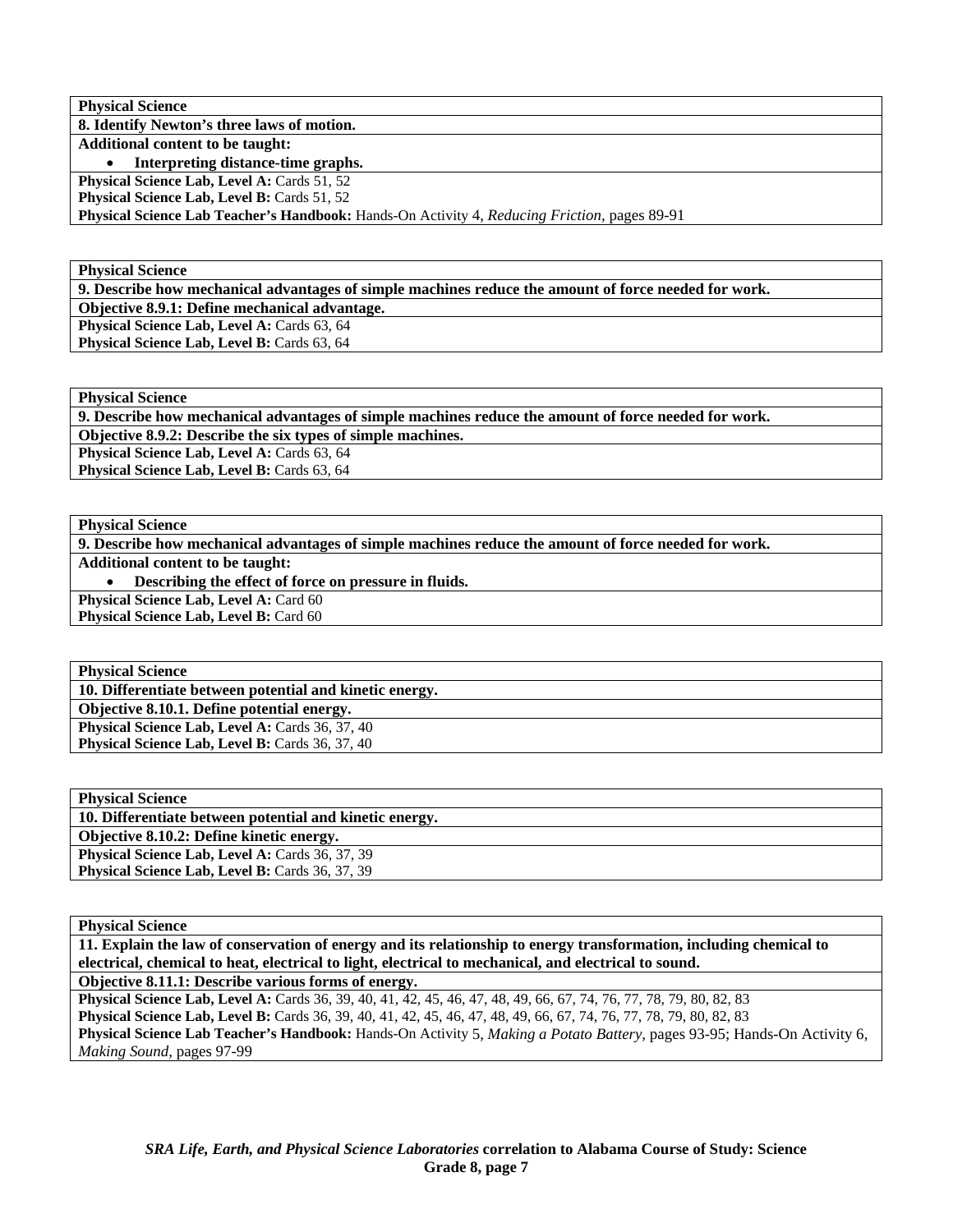**11. Explain the law of conservation of energy and its relationship to energy transformation, including chemical to electrical, chemical to heat, electrical to light, electrical to mechanical, and electrical to sound.** 

**Objective 8.11.2: Discuss the law of conservation of energy.** 

**Physical Science Lab, Level A: Card 37** 

Physical Science Lab, Level B: Card 37

**Physical Science Lab Teacher's Handbook:** Hands-On Activity 3, *Energy Conversion,* pages 85-87

**Physical Science** 

**11. Explain the law of conservation of energy and its relationship to energy transformation, including chemical to electrical, chemical to heat, electrical to light, electrical to mechanical, and electrical to sound.** 

**Objective 8.11.3: Identify examples of energy transformations.** 

**Physical Science Lab, Level A:** Cards 27, 28, 29, 34, 37, 38, 43, 44, 54, 67, 68, 69, 70, 76, 80, 81, 84, 85, 90 **Physical Science Lab, Level B:** Cards 27, 28, 29, 34, 37, 38, 43, 44, 54, 67, 68, 69, 70, 76, 80, 81, 84, 85, 90 **Physical Science Lab Teacher's Handbook:** Hands-On Activity 2, *Chemical Reaction Rates,* pages 81-83; Hands-On Activity 3, *Energy Conversion,* pages 85-87; Hands-On Activity 5, *Making a Potato Battery,* pages 93-95; Hands-On Activity 6, *Making Sound,* pages 97-99

**Physical Science** 

**12. Classify waves as mechanical or electromagnetic.** 

**Objective 8.12.1: Define wave, mechanical wave, and electromagnetic wave.** 

**Physical Science Lab, Level A: Cards 77, 78, 79, 83** 

Physical Science Lab, Level B: Cards 77, 78, 79, 83

**Physical Science Lab Teacher's Handbook:** Hands-On Activity 6, *Making Sound,* pages 97-99

**Physical Science** 

**12. Classify waves as mechanical or electromagnetic.** 

**Objective 8.12.2: Label a wave, including length, amplitude, period, crest, trough, and frequency.** 

Physical Science Lab, Level A: Cards 77, 78 Physical Science Lab, Level B: Cards 77, 78

**Physical Science** 

**12. Classify waves as mechanical or electromagnetic.** 

**Additional content to be taught:** 

• **Describing how earthquake waves, sound waves, water waves, and electromagnetic waves can be destructive or beneficial due to the transfer of energy.** 

**Earth Science Lab, Level A: Cards 15, 16 Earth Science Lab, Level B: Cards 15, 16** 

**Physical Science Lab, Level A: Cards 79, 80, 81, 84, 90 Physical Science Lab, Level B: Cards 79, 80, 81, 84, 90 Physical Science Lab Teacher's Handbook:** Hands-On Activity 6, *Making Sound,* pages 97-99

**Physical Science** 

**12. Classify waves as mechanical or electromagnetic.** 

**Additional content to be taught:** 

• **Describing longitudinal and transverse waves.** 

Physical Science Lab, Level A: Cards 77, 78